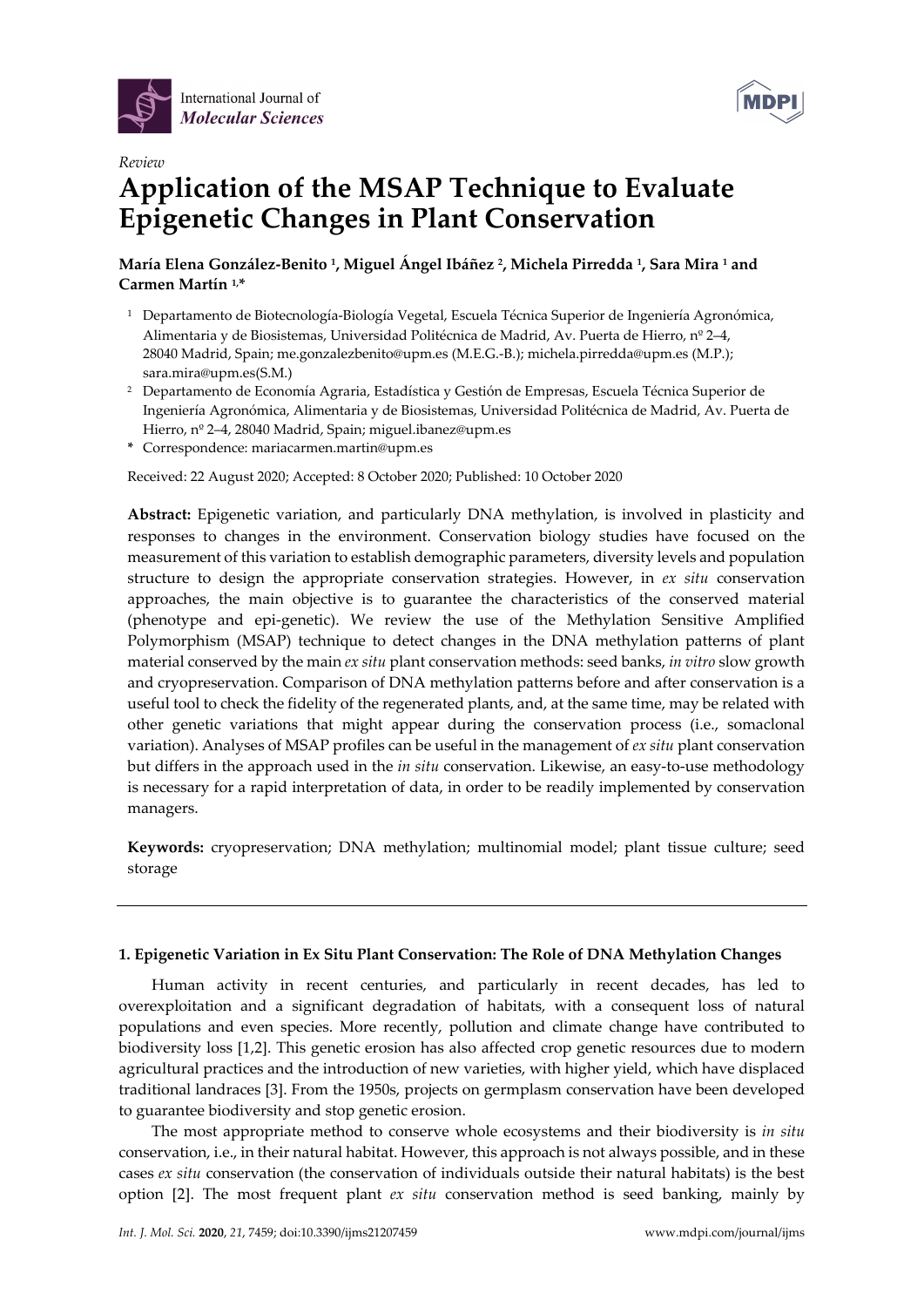maintaining orthodox seed samples at low temperature and water content. Orthodox seeds are characterized by their ability to tolerate desiccation (generally at 10% water content or lower) and to retain their viability during long-term storage in the dry state and at low temperature (generally −20 °C), reaching a glassy state during which their cellular activities and metabolism are extremely reduced [4,5]. This method can guarantee the biodiversity conservation of a high number of species in the long term and at a low cost. However, this technique is not feasible for those species with recalcitrant seeds (not tolerant to reduction of their water content and to low temperature), with asexual reproduction (e.g., hybrid species) or with high heterozygosity [6]. For these types of germplasm, *in vitro* conservation (slow growth) techniques and cryopreservation are successful options. Besides, another *ex situ* conservation procedure for plant material difficult to preserve is field collection, which has been mainly used for crop species. However, this approach requires large areas of land, is labor intensive and plants are exposed to environment changes and plagues [7].

The main target of biological conservation is to retain high levels of biodiversity. In the case of *ex situ* conservation, samples must represent the diversity of the natural population and of the species to be maintained. In the last years, conservation biology studies have focused on the measurement of this variation to establish demographic parameters, diversity levels and population structure in order to design the appropriate conservation strategies [8].

*Ex situ* conservation must face a double role; on the one hand, it must be representative of the diversity of the population of origin, and at the same time it must ensure the maintenance of the characteristics of the conserved genotypes. Although these techniques contribute to plant biodiversity maintenance, they present some problems that need to be solved in order to improve conservation efforts [3]. Seed banks, slow-growth and cryopreservation are the main ex situ conservation techniques that can guarantee a higher control of the samples compared to field collections. Environmental conditions for these approaches may cause an important stress to the conserved plant material. Low temperature is a common factor for these techniques, which could be from a slight reduction in the case of *in vitro* slow-growth (5–10°C), to a severe reduction (near −180 °C) in the case of cryopreservation. Additionally, water content reduction is usually applied in seed banking and cryopreservation; light intensity reduction besides starvation is used in most of the slowgrowth protocols.

Species can respond to new environmental situations through molecular and phenotypic changes [9]; similarly, individuals under *ex vitro* conservation conditions can undergo modifications to face the new conditions. In the last few years, many studies have focused on the potential role of epigenetic mechanisms in the short and long-term adaptation of species to the changing environment [10,11]. Epigenetic changes are related to changes in the genome (histone modifications, DNA methylation and siRNA), without affecting the DNA sequence.

Among the different epigenetic mechanisms, DNA methylation, and particularly cytosine methylation is the most studied one in plants. A methyl group is transferred to a cytosine residue, forming C5-methylcytosine (5-mC) [12]. The enzymes that catalyze this reaction are known as DNA Methyltransferases (DNMTs), and they have primarily two general classes of enzymatic activities: *de novo* methylation and maintenance of methylation. *De novo* methyltransferases newly methylate cytosines and are mainly expressed in early embryo development. Maintenance methyltransferases act throughout the life of the organism to maintain the methylation pattern that has been established by the *de novo* methyltransferases. In plants, *de novo* methylation is carried out by Domains Rearranged Methyltransferase 2 (DRM2), a DNMT3 homolog, while maintenance methylation is catalyzed by three different processes: CG methylation by DNA methyltransferase 1 (MET1), the plant homolog of DNMT1; CHG methylation by Chromomethylase 2 (CMT2) and CMT3, plant specific DNA methyltransferases; and asymmetric CHH methylation through persistent *de novo* methylation by CMT2 and RNA-directed DNA methylation (RdDM) [13,14]. However, the pathways controlling the establishment and maintenance of DNA methylation in plants, as well as those involved in the removal of DNA methylation, are less characterized than in mammals [15].

The importance of cytosine methylation relies on the fact that it has been associated with numerous biological processes, such as genomic imprinting, transcriptional regulation of genes and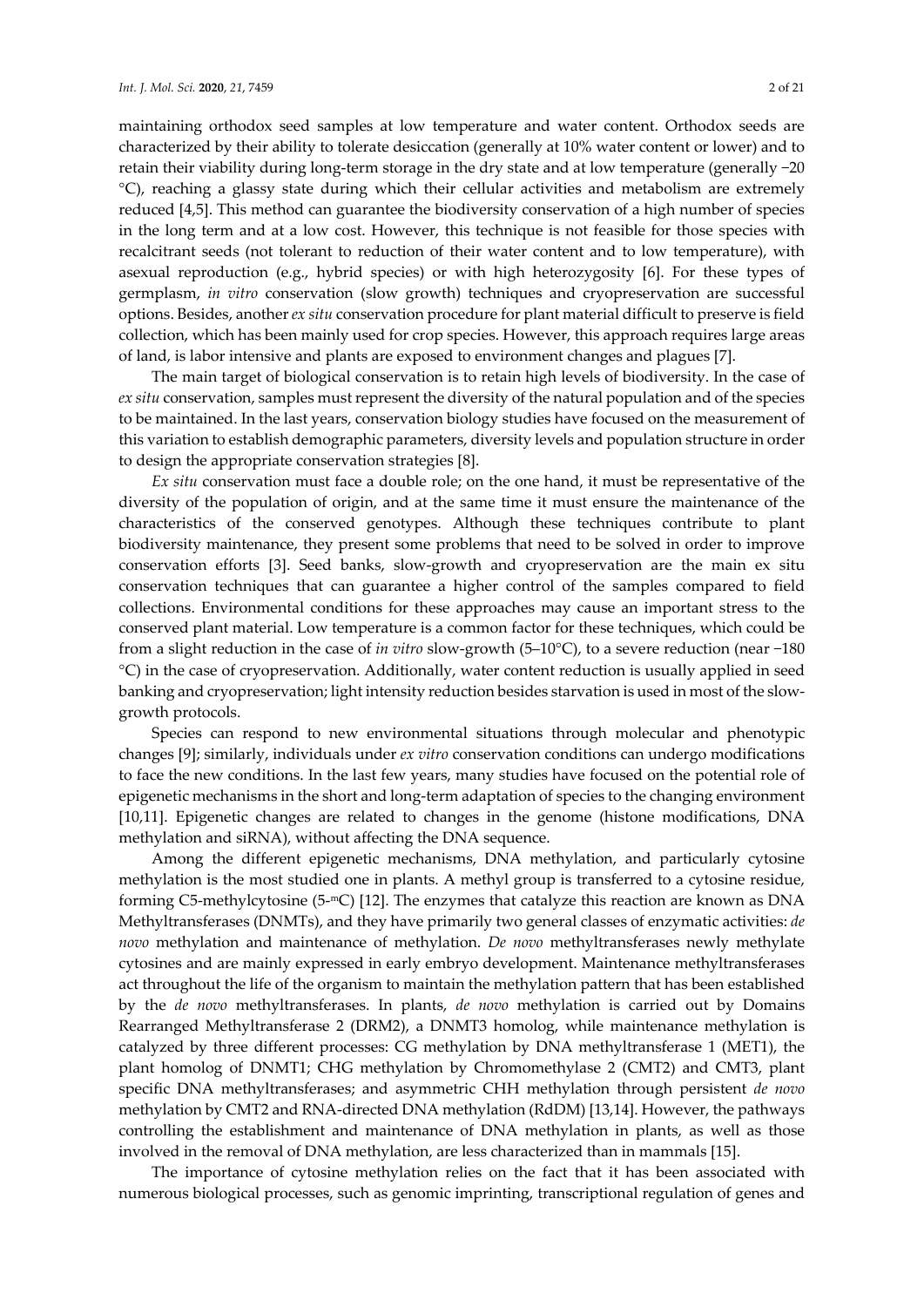transposable elements and gene silencing [13,16–18]. Besides, DNA methylation is considered sensitive to the environment and is involved in the plasticity and adaptative responses to changing environments [19]. Modifications of DNA methylation patterns can appear as a response of changing environments, producing "environmentally induced phenotype variation", but may also arise spontaneously as "stochastic phenotype variation" [19,20]. Although epigenetic modifications can be reset between generations [21], some of them, especially those involving DNA methylation, may not be reset, resulting in a transgenerational stability of these markers [11]. In addition, the stability of epimutations over generations is expected to be higher in plants than in animals [22].

All these considerations make *ex situ* conservation an especially sensitive scenario in which it is important to control the state of epigenetic markers such as DNA methylation. The stressful conservation conditions may induce epigenetic changes to face new environmental situations. However, this mechanism, that in natural populations acts as an adaptive tool, may cause changes that could affect the phenotype, which would endanger the maintenance of the characteristics of the conserved plants. In the conservation context, epigenetic changes take on a greater dimension if we consider that many studies relate them with genetic mutations [23]. Jiang et al. [24] found higher frequency of mutations and epimutations (changes in cytosine methylation status) in *Arabidopsis thaliana* under salinity stress. However, although authors reported a considerable increase of both types of variation, they did not explain a possible connection between them.

An additional problem arises when tissue culture (based on clonal propagation) is used for conservation, since epigenetic reprogramming mechanisms that are associated with meiosis can be bypassed in asexual reproduction, which could promote the build-up of epigenetic variation in vegetatively propagated plants [25].

## **2. Methylation Sensitive Amplified Polymorphism (MSAP) Technique among Other Techniques to Detect DNA Methylation Changes**

There are numerous available procedures to screen DNA methylation, that have been thoroughly described. The most common techniques for analyzing DNA methylation are those based on methylation-sensitive restriction enzymes or on bisulfite modification [26].

Bisulfite sequencing is one of the main techniques used for analyzing methylation of DNA due to its high definition, since it produces results with single-nucleotide resolution [27]. Genomic DNA is treated with sodium bisulfite, provoking the deamination of unmethylated cytosines, which results in their conversion to uracil while methylated cytosines remain stable. Subsequently, bisulfite-treated DNA is amplified by PCR using specific primers, and uracil residues are replaced by thymine. Amplification fragments are sequenced allowing the identification of methylated cytosines. This technique is also suitable for genome-wide analyses. Bisulfite treatment generates high resolution outcomes, but its high cost, time and intensive labor are some of its main limitations, especially in genome-wide analyses of DNA methylation [27]. Additionally, there is a risk of incomplete conversion of unmethylated cytosines to uracil [28] or DNA degradation via depurination because of the high temperatures and bisulfite concentrations used in the process [29].

Other techniques are based on the use of restriction enzymes with different sensitivity to methylation such as the combination of *Msp*I and *Hpa*II isoschizomers. These restriction enzymes are used in Methylation Sensitive Amplified Polymorphism (MSAP) technique and differentially cleave their recognition site 5′-CCGG-3′ based on methylation differences of cytosine residues.

The MSAP approach was first described by Reyna-Lopez et al. [30] in a study on fungi and later modified for its use in plant species by Xiong et al. [31]. Ever since, the method has been adopted in more than 100 publications, focusing mainly on developmental biology (e.g., [32,33]), hybridization and polyploidization (e.g., [34]), plant breeding (e.g., [35]) and plant response under stress conditions [36–38]. More recently MSAP analyses also became an important tool to answer questions in the emerging field of "ecological epigenetics", studying epigenetic processes in an ecological context [19].

MSAP is fundamentally a modification of the Amplified Fragment Length Polymorphism (AFLP) method based on the digestion of genomic DNA with methylation-sensitive restriction endonucleases followed by the amplification of digested fragments. In the MSAP protocol, the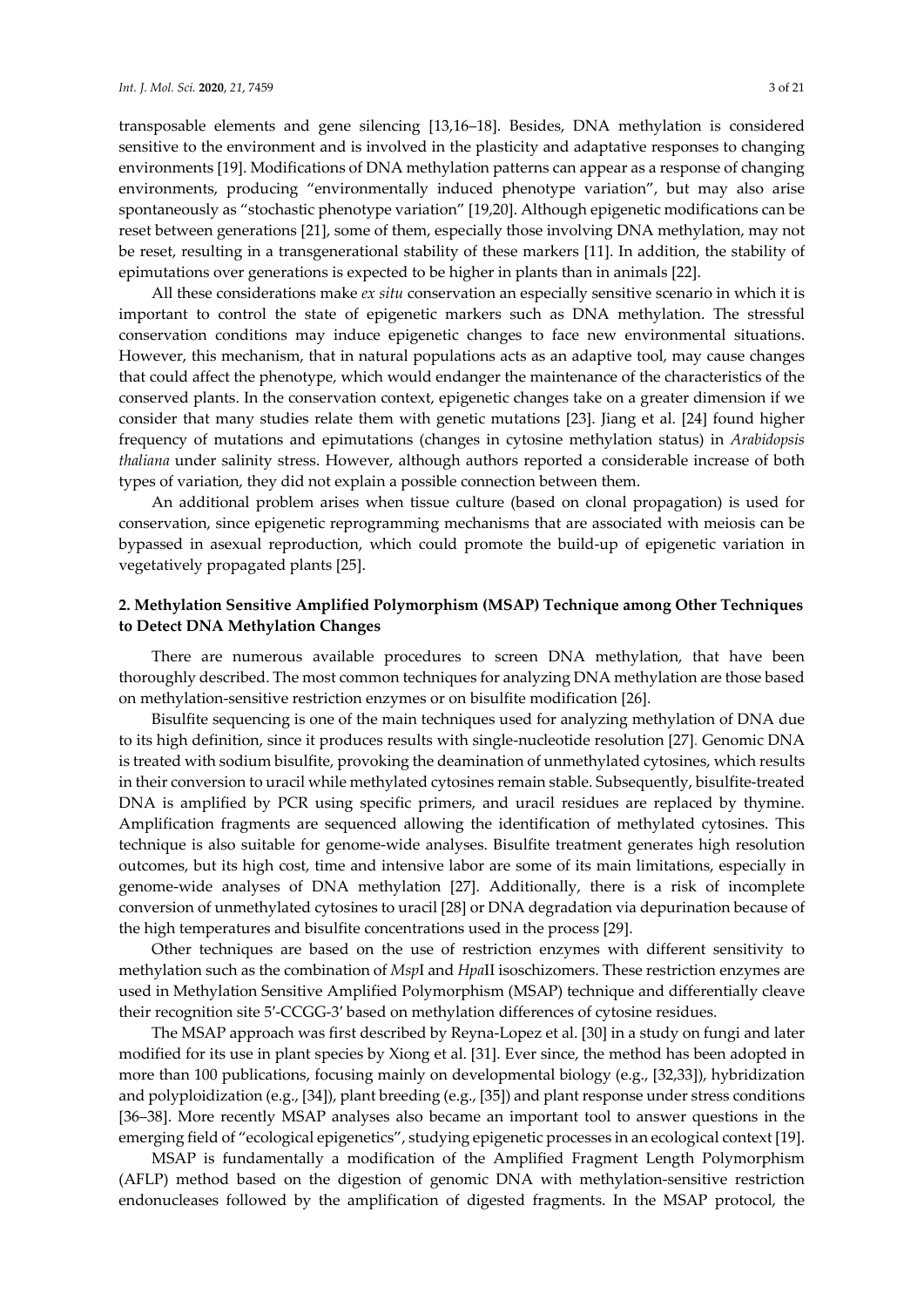extracted genomic DNA is divided into two aliquots, each digested with *Eco*RI, which recognizes the GAATTC target site and is thought to be negligibly influenced by DNA cytosine methylation ("indifferent cutter"). The aliquots are then digested with the methylation-sensitive *Msp*I or *Hpa*II isoschizomers, respectively ("methyl-sensitive cutter"), which recognize the same restriction site (CCGG) but show differential sensitivity to cytosine methylation. The DNA samples digested with *Eco*RI and *Msp*I or with *Eco*RI and *Hpa*II are ligated to two dsDNA adapters compatible with *Eco*RI and *Msp*I/*Hpa*II-generated ends. Subsequently, ligated fragments are pre-amplified using nonselective or pre-selective primers complementary to the adapters followed by amplification with a pair of selective primers (these are one- to three-base extended variants of non-selective or preselective primers at 3′ ends). Such amplification produces a reduced population of fragments that are separated in order to compare the respective band patterns [39,40].

It is important to mention that although *Hpa*II and *Msp*I recognize the same motif (5′-CCGG-3′), literature is inconsistent regarding their cleaving activity in different methylation contexts (e.g., [41– 43]). According to Schulz et al. [39], and following the methylation sensitivity criteria of the restriction enzyme database REBASE [44], *Hpa*II only recognizes sites that are hemi-methylated at the external cytosine (mCCGG), while *Msp*I only recognizes sites being hemi- or fully methylated at the internal cytosine (CmCGG). None of the enzymes cut at the recognition site when it is fully methylated at the external cytosine, or hemi- or fully methylated at both, internal and external, cytosine residues. However, when there is no methylation in CCGG-sequences, both enzymes can digest [39]. For each sample there are two sets of amplification data (one from each restriction enzyme). The binary information for each fragment (present/absent) reveals its methylation status.

One of the main advantages of this technique in the plant conservation context is that MSAP allows for research on non-model systems, even if their genome is not sequenced, as the amplification of restriction fragments is independent on the availability of genome sequence information [40].

Technically, MSAP is similar to AFLP, a procedure that has been well documented over the years; both techniques require the same equipment, similar protocols and expertise. Furthermore, this method is cost-effective, with minimal start-up and ease to scale-up, as the same reagents can be used on multiple taxa [45]. In addition, it generates powerful data to detect differences among populations or treatments, as it can screen a large number of individuals at multiple loci concurrently. These characteristics make this technique very versatile, resulting effective in a wide variety of studies focused on different biology aspects, such as ecology, plasticity, preservation or evolution.

On the other hand, the main shortcoming of MSAP is that it screens anonymous loci [45]: it cannot specify the region or gene influenced by methylation because the sequence adjacent to each locus remains unknown. A candidate solution for this drawback could be the extraction and sequencing of the fragments obtained and the database search for homologous sequences to those fragments (BLAST). It is important to mention that the extraction of MSAP bands is extremely laborious, because of the small band size and the large number of bands obtained. In the analyses of MSAP results, it is complicated to establish a relationship between methylation and phenotype, as there is not always an explicit connection between DNA methylation and gene-expression. This issue could possibly be assessed by performing association mapping to link phenotype to epigenetic states at particular loci [46]. Likewise, it must be considered that MSAP results in a dominant banding pattern and, therefore, it is not possible to distinguish heterozygote epigenotypes. There is a further technical shortcoming regarding the MSAP procedure: the banding pattern observed when both *Msp*I and *Hpa*II fail to cut. Such conditions can be generated by both genetic (point mutation to the restriction site, or changes to adjacent restriction sites) and epigenetic (hypermethylation, methylation of all cytosines in the restriction site) causes. Thus, some methylated states may remain undetected.

Among other techniques based on methylation-sensitive restriction enzymes, methylationsensitive amplified fragment length polymorphism (metAFLP) can be mentioned. This technique is also a modification of the AFLP technique, but it uses different endonucleases to those used in MSAP. *Acc*65I and *Kpn*I are isoschizomers, which differ in their sensitivity to template methylation, and, together with *Mse*I are used for the initial digestion of genomic DNA [47].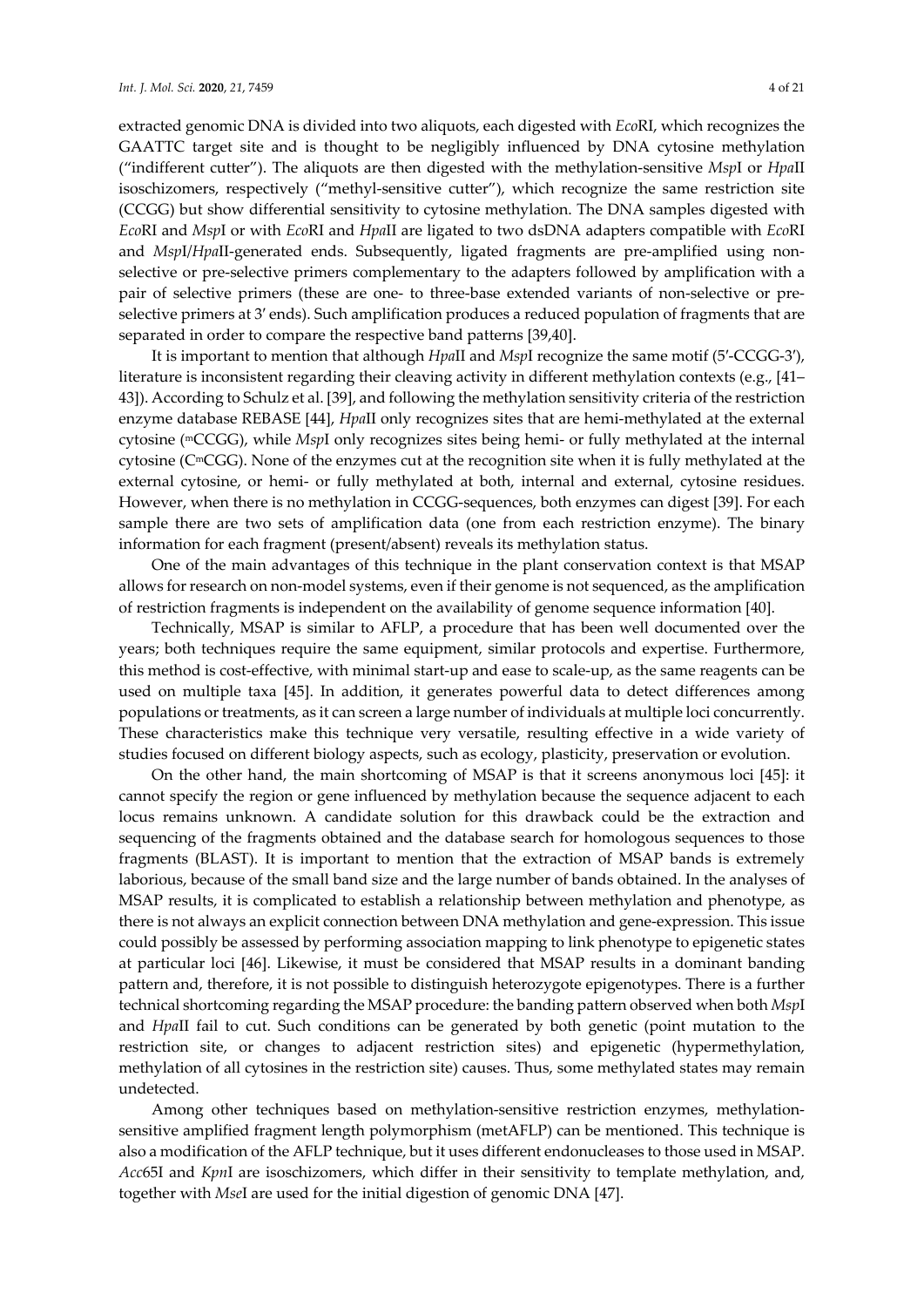#### **3. Seed Conservation**

*Ex situ* conserved seeds, even if the most optimal storage conditions are used, are subjected to ageing and this results in the loss of valuable genetic diversity. To avoid genetic loss over time, seed accessions are regenerated; nevertheless, this represents an expensive procedure and could lead to the genetic drift of the accession by selection, contamination, presence of mutations or human error [48]. There are over four million seed accessions worldwide in germplasm banks nowadays [49], approximately two thirds in long term storage. The genetic and epigenetic stability of all that stored biodiversity is, therefore, of the upmost importance.

Seed ageing has been described as the loss of seed quality overtime. Several physiological and biochemical changes have been associated with seed ageing: reactive oxygen species (ROS) accumulation, lipid peroxidation, membrane phospholipids loss, decrease in the activity of antioxidant enzymes [50,51], impaired protein synthesis, protein inactivation, changes in enzyme activities, protein hydrolysis, and post-translational modifications [48,52], among others. ROS interact with cellular biomolecules, and can cause serious oxidative damage to proteins, nucleic acids and lipids [53,54]. Furthermore, some of the by-products of lipid peroxidation, such as the aldehydes malondialdehyde (MDA) and 4-hydroxy-2-nonenal (4-HNE), are highly reactive [55]. Both molecules have been shown to interact with proteins (leading to loss of function) and DNA (leading to mutations) or inhibit DNA and protein synthesis [53,56]. Besides, epigenetic regulation, in particular DNA methylation, has been proposed as a possible indicator of seed ageing [57] as it has been related to viability loss during seed storage as the following reported studies show.

MSAP has been scarcely used to reveal the methylation status of stored seeds (Table 1). Pirredda et al. [58] studied non-stored and stored rye (*Secale cereal* L.*)* seeds at different stages of ageing, as well as the seedlings obtained from them. Seeds were stored at 35 °C and 15% water content fresh weight basis (wc. fwb.), under vacuum or air atmosphere. DNA methylation-related changes (15%– 30% both *de novo* methylation and demethylation) were detected in the stored seeds compared to control seeds. These variations were not associated with storage time, even when germination was significantly reduced with time (25% and 80% of germination reduction after 13 and 29 days, respectively). However, DNA methylation-related changes significantly increased with storage time in the seedlings obtained from the stored seeds: from 13 % after 13 days to 23%–27% after 29 days. In this study, the effect of storage conditions (time and atmosphere) on the methylation status in stored seeds and seedlings was analyzed by a multinomial logistic regression model. In *Mentha aquatica* L. [59], the DNA methylation changes detected increased from 8% in stored seeds (compared to control seeds) to 16% in the seedlings produced from them, compared to those obtained from control seeds.

Despite the scarcity of studies using MSAP technique, methylation status in stored or desiccated seeds and, in some cases also in the derived seedlings, has been studied with other methods, such as two-dimensional thin-layer chromatography (TLC). In TLC, mC and other nucleotides are labelled with [32P] ATP and T4 polynucleotide kinase; the amount of global  ${}^mC$  is calculated as a spot intensity ratio [60]. The TLC technique has been used combined with MSAP in vernalization studies [61]. By means of TLC, it was observed that in the common pear (*Pyrus communis* L.) the global level of DNA methylation decreased in seeds with very low water content (2.8 % wc. fwb.) compared to 8.8 % wc. (control seeds); desiccation also produced a slight germination decrease [62]. Similarly, 3-month old seedlings obtained from dried seeds showed lower DNA methylation than seedling from control seeds. In another work of the same group, DNA methylation of *Acer platanoides* L. seeds (orthodox), increased when they were desiccated from 51% wc. fwb. to 15% [63]. However, when further desiccation was imposed (9%–6% wc.) the methylation level decreased, together with germination and seedling emergence, especially in the seed lots collected at higher moisture content (51% *vs* 21% wc. fwb.). Even though *P. communis* and *A. platanoides* seeds are classified as orthodox, they seem to differ in their tolerance to extreme desiccation. Furthermore, these authors also compared the methylation levels of embryonic axis and cotyledons from two species of the same genus, but with different storage behavior. In embryonic axes of both *A. platanoides* (orthodox) and *A. pseudoplatanus* L. (recalcitrant) lower methylation DNA levels were observed as the water content decreased; however, this effect was only found in the cotyledons of *A. pseudoplatanus* [64]. These results indicate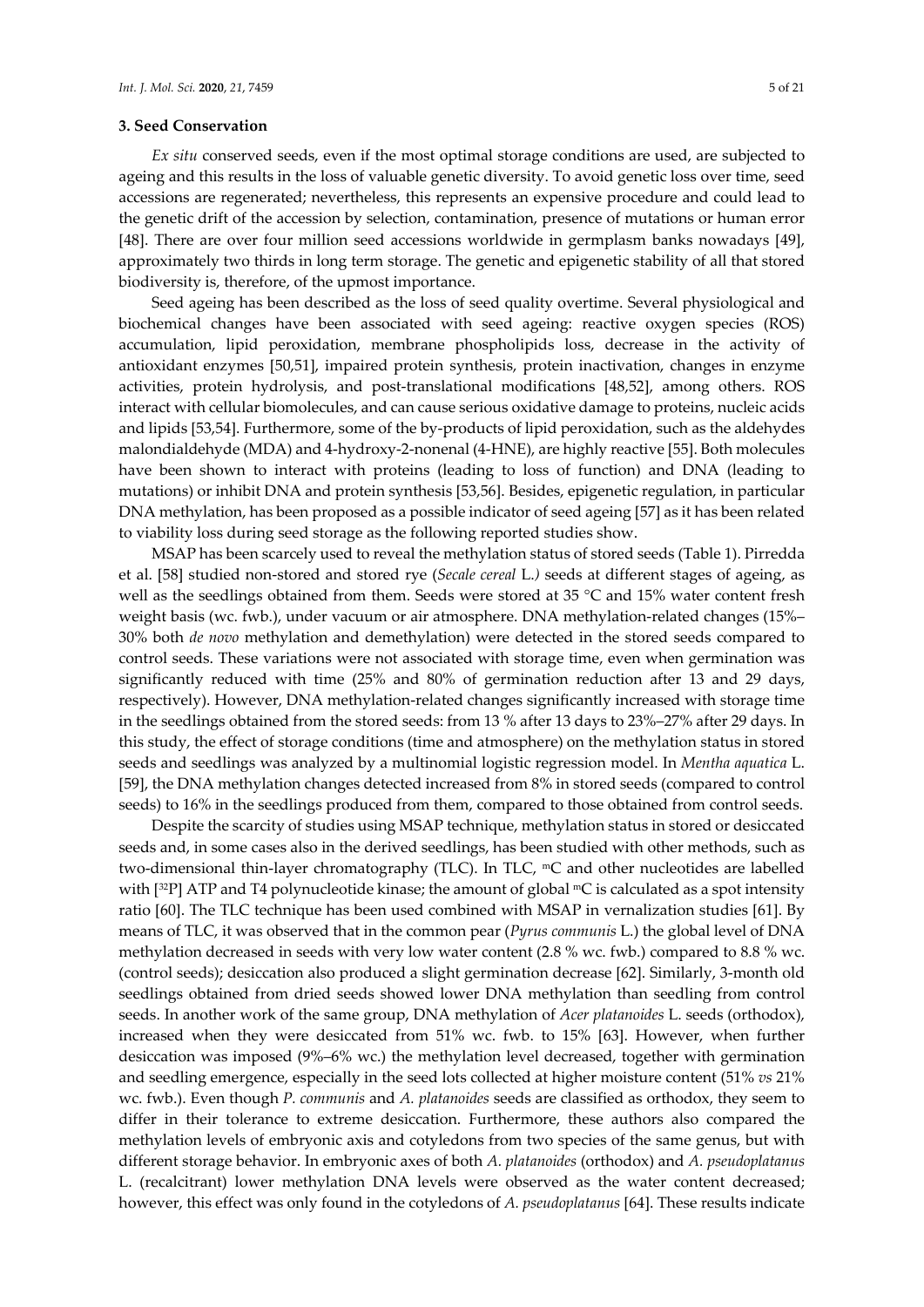that desiccation-induced changes in total DNA methylation are both tissue- and seed categoryspecific. Moreover, the methylation levels of 3-month old seedlings derived from seeds at different water contents were similar among them, except for *A. platanoides* seedlings from severely desiccated seeds (3.5% wc.), despite the germination decrease observed in all desiccated samples.

Orthodox seeds can also be stored in liquid nitrogen without the need of pretreatments. The percentage of methylated DNA has been studied in cryopreserved maize (*Zea mays* L.) kernels and seedlings generated from them [65]. DNA methylation was determined by MSAP although no statistical analysis was performed. The percentage of DNA methylation was similar in cryopreserved and non-cryopreserved kernels (72% *vs*. 65%). In 5-day old seedlings, shoots derived from noncryopreserved seeds showed higher methylation levels than those from cryopreserved seeds, while the opposite was observed in roots. As seedling growth proceeded (9-day old seedlings), DNA methylation in shoots from cryopreserved seeds increased, while it decreased in seedlings from noncryopreserved kernels. Those differences in the methylation status of seedlings could be related to a slight growth delay observed in those obtained from cryopreserved seeds.

By means of metAFLP, no differences were found in the methylation level of 2-week old rye plants derived from seeds stored for 25 years either under conventional seed banking or cryopreserved, although cryopreserved seeds showed higher percentage of normal germination [66].

#### **4. In Vitro Plant Conservation**

The main strategy for *in vitro* conservation is "slow growth", which is achieved by modifying environmental conditions and/or medium composition with the aim of limiting plant metabolism and growth. This approach is mainly used for short- or medium-term conservation. The growth limitation allows prolonging subculture intervals without significantly affecting the viability of the explants [67].

Temperature reduction is the most widely applied modification, which can be combined with a decrease in light availability (low radiation or short photoperiod), or even darkness. Another common limitation is the reduction of macro- and micro-nutrients of the medium, sometimes combined with a decrease in sucrose concentration. Modifications of the medium osmotic potential are also used to reduce the water availability (e.g., addition of mannitol or sorbitol). The use of plant growth retardants is another strategy, although less frequent [67–70].

Slow growth has been applied in the last few years to many species, mainly for medium-term conservation, including diverse crops [69], ornamental plants [70] and endangered species [71].

Since the stressful conditions imposed by tissue culture procedures, and their implications on the epi-genetic stability of cultured material, are well known [72,73], many studies using molecular markers have been carried out to examine the genetic stability of *in vitro* conserved cultures [74–76]. However, the number of studies focused on the DNA methylation-related stability of slow-growth cultures is scarce (Table 1).

The first study on DNA methylation of plants recovered from slow-growth was performed by Harding [77] in potato (*Solanum tuberosum* L.) using a technique based on the use of isoschizomers *Hpa*II/*Msp*I and other restriction enzymes, but different to MSAP. In this work, morphological changes and hypermethylation of genomic DNA were detected in plants conserved in a medium supplemented with mannitol. The author attributed methylation changes to a possible adaptive response to high stress osmotic conditions.

The MSAP technique was used by Hao and Deng [78] in apple (*Malus pumila* Mill.) shoot tips conserved for one year at 4°C and a photoperiod of 12 h, with a medium supplemented with 2% mannitol. Using AFLP markers no genetic variation was detected between the conserved samples and the shoot prior to storage (control). However, 6 out of 389 analyzed markers changed in the MSAP study. These changes were not attributed by authors to *de novo* methylation, nor to demethylation, but to changes from hemi-methylation to full methylation status. The variation of the DNA methylation status was considered a response of the plants to different stresses associated with in vitro conservation conditions. Despite the significant variation detected, the authors justified the use of this conservation technique as an advantage over field collections.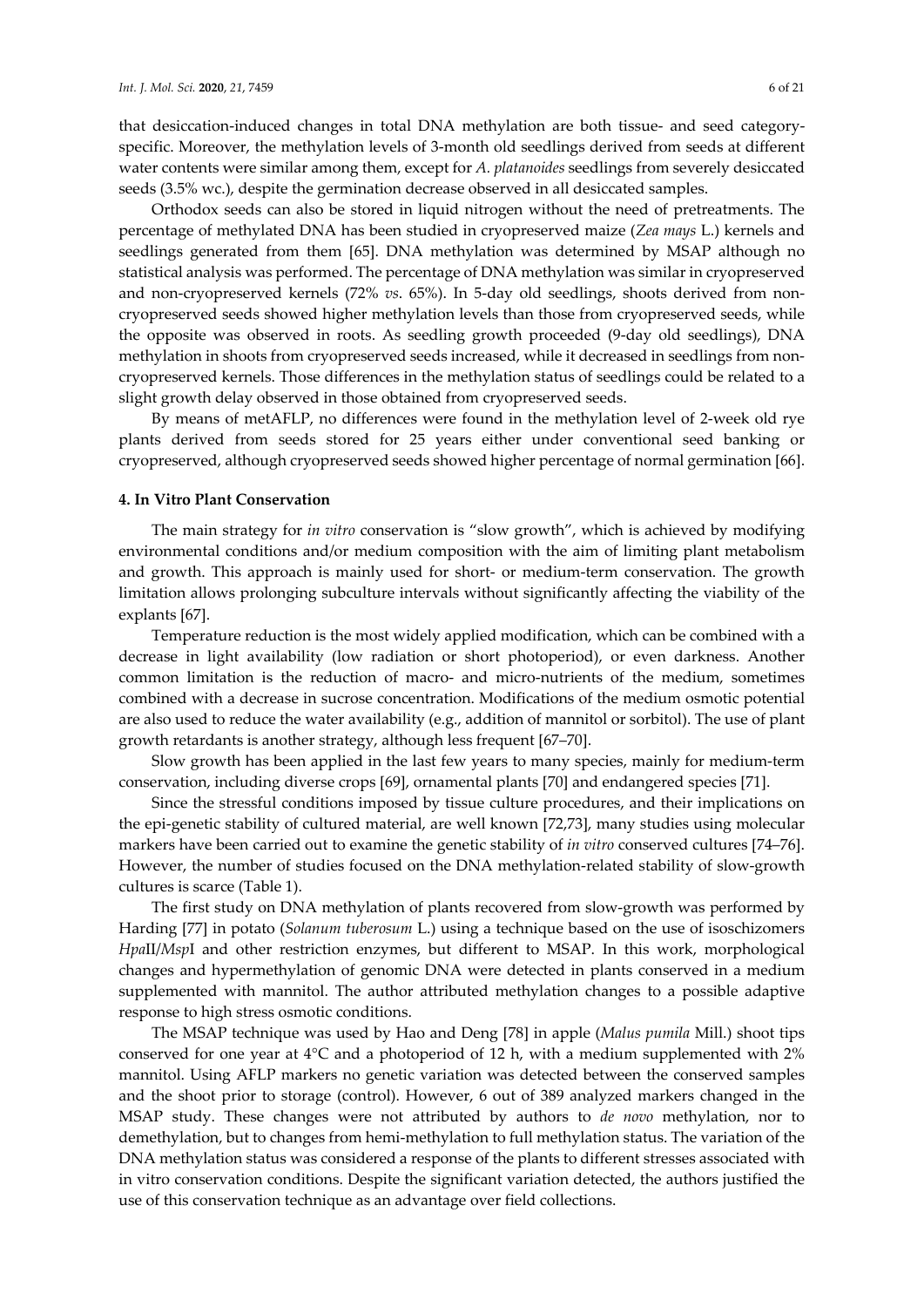Not only shoots are subjected to *in vitro* conservation, other explants, such as callus, have been stored for medium-term, usually associated to breeding programs, as in the case of *Citrus* callus[79]. The previously mentioned research group, working with callus of grapefruit, analyzed the epigenetic stability of callus stored in slow-growth conditions for one year (Table 1). Genetic stability was assessed by Random Amplified Polymorphic DNA (RAPD) markers and ploidy level, and no significant differences were found. However, the MSAP analysis revealed one variation (among 308 markers analyzed) attributed to a demethylation event.

In studies on the use of slow growth in hop (*Humulus lupulus* L.) germplasm collections, Peredo et al. [80,81] found changes in the DNA methylation status of the *in vitro* plants conserved for one year at 4 °C and 12 h photoperiod (Table 1) when compared with greenhouse control plants. The response of the three genotypes analyzed varied, but changes were detected (11.2%–18.3% of the analyzed markers) in all of them, corresponding mainly to demethylation events (4%–11% of the detected changes, depending on the genotype). As in the previous mentioned works, genetic analysis was done using RAPD and AFLP markers, and similarly to those studies no genetic variation was detected. For these authors, the explanation of the DNA methylation changes observed laid on the procedures used in the *in vitro* culture, while conservation conditions per se had a minor effect. This conclusion was drawn from the comparison with cryopreservation results, which also have an *in vitro* common protocol (see next section).

Slow growth storage has been used more recently in the conservation of synthetic seeds of diverse species [82–84], applying a reduction in the conservation temperature. Although in some cases the genetic stability was assessed using molecular markers or flow cytometry [82,84], the DNA methylation status was not analyzed.

The lack of studies about the DNA methylation-related status of plants from slow growth storage does not mean that this technique is not being applied nowadays, as there are over fifty thousand accessions stored *in vitro* [49]. Although the technique is widely employed in germplasm banks and conservation institutions, analyses are not frequent enough. Furthermore, when stability studies have been carried out, they have focused primarily on genetic stability, as for example the use of Simple Sequence Repeat (SSR) markers in the analysis of conserved artichoke (*Cynara cardunculus* L.) [85], Inter Simple Sequence Repeat (ISSR) markers in tomato (*Solanum lycopersicum* L.) [86] and RAPD together with flow cytometry in slow growth of *Taraxacum* [87].

The scarce works published in this area showed significant changes in the DNA methylation status of the conserved plants although genetic changes have not been detected. However, methylation changes can produce phenotypic variations affecting the true-to-type identity of the conserved material. Likewise, it is well known that these changes may be involved in the activation of transposable elements and may also affect cytogenetic stability [88].

Harding [77] and Peredo et al. [80,81] attributed the DNA methylation changes detected in slow growth to the *in vitro* culture procedures. Studies of the effect of tissue culture on the DNA methylation stability have detected significant changes, as for example the work of Gimenez et al. [89], on *in vitro* propagated garlic, a species usually conserved in germplasm banks through slow growth storage. These authors, using MSAP, detected changes, mainly demethylations, in plants under prolonged *in vitro* culture. These findings support the need to evaluate the DNA methylation status of the conserved material, mainly considering that the core objective of this procedure is to maintain the integrity and functionality of samples [85]. Techniques as MSAP may be a useful tool to analyze plants obtained from slow growth conservation. In addition, a deeper study on the effect of conservation conditions on stability (temperature, light, added substances, etc.) could result in a better development of conservation techniques in order to obtain high quality conserved plants according to integrity values. Sequential analyses have been carried out in other conservation techniques such as cryopreservation (see next section), and similar studies could help to understand the slow growth process and its implications in DNA methylation.

#### **5. Cryopreservation**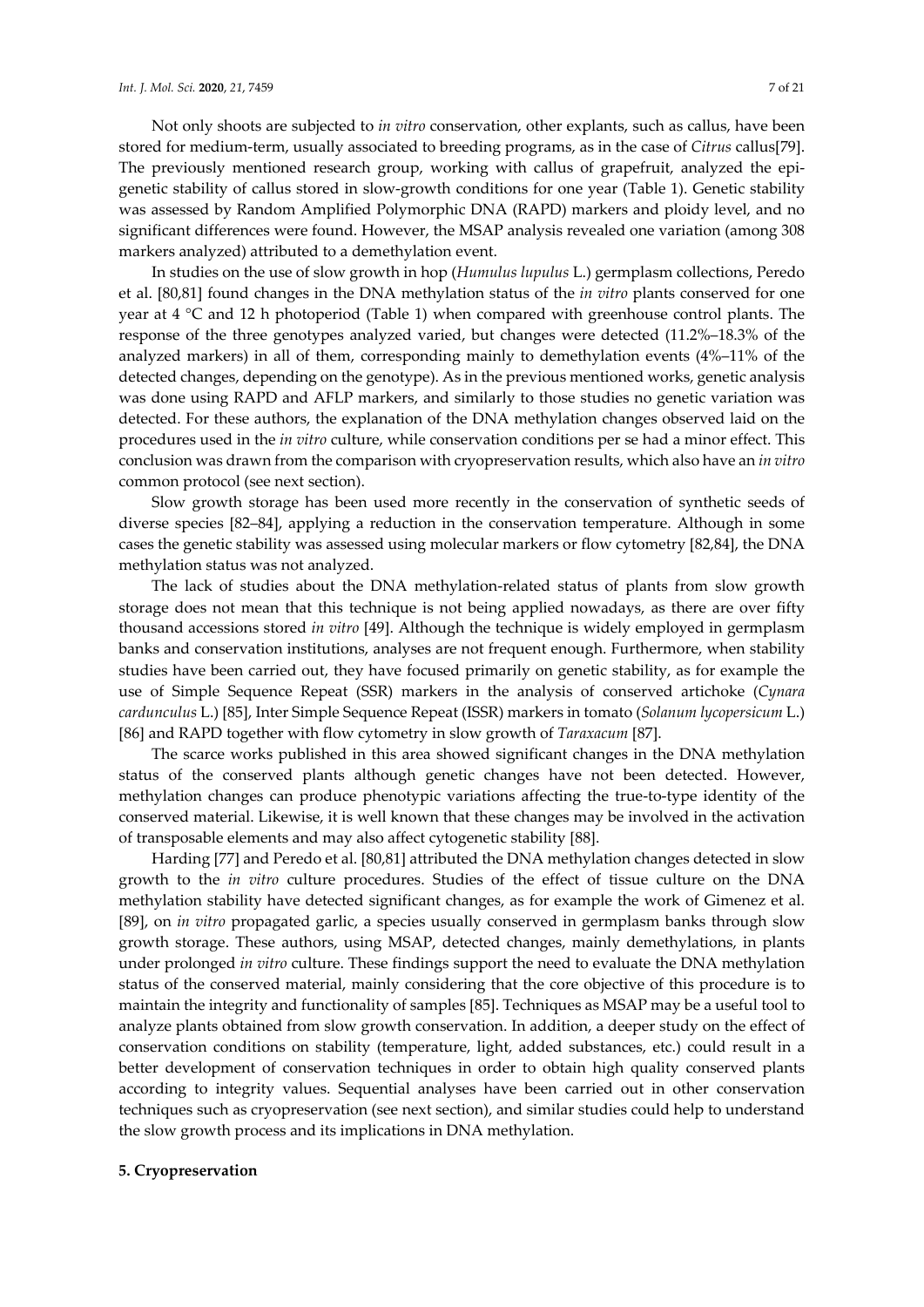Plant cryopreservation allows for the long-term storage of valuable germplasm otherwise difficult to preserve. Cryopreservation is the storage of live cells, tissues or organs at temperatures below −150 °C, which ensures an extremely low metabolism, allowing long-term storage. As mentioned before, these techniques have special importance when conserving diversity of plants with recalcitrant seeds, short-lived seeds or vegetatively propagated [55,90–92]. Worldwide there are over 700,000 cryopreserved accessions of crop species representing 13.12% of the total number preserved in germplasm banks [49]. Besides, cryopreservation is often considered as the only effective method to prevent cell ageing and reduce the risks of culture loss caused by contamination or technical errors when preserving *in vitro* cultures of undifferentiated somatic plant cells [93], used as a source of phytochemicals for food and pharmaceutical industries.

In order to avoid ice crystal formation and/or desiccation damage in cells, two main types of cryopreservation techniques have been developed [6,94]. Some are based on a controlled decrease of temperature and the use of cryoprotectants, forming extracellular ice crystals and causing the cells to dehydrate to the point where they would turn to a glass (vitrify). The second type is based on the vitrification of both extra- and intracellular solutions, by the concentration of solutions and their fast cooling, without undergoing crystallization. Among these techniques are the ones based on the use of vitrification solutions (vitrification *sensu stricto*) and those based on encapsulation-dehydration. In most cryopreservation protocols, using any of these techniques or their modifications, plant cells, tissues or organs are generally preconditioned/pretreated by, for example, *in vitro* culture on medium with high sucrose concentration or containing other cryoprotective substances, or by incubation at low temperature. The relationship between cryopreservation and *in vitro* culture is, therefore, very close as often the plant vegetative material used in cryopreservation is obtained and recovered in *in vitro* culture, and pretreatments are applied also *in vitro*. The papers reviewed in this section refer to studies on cryopreservation of *in vitro* plant material.

The treatments imposed on cells to avoid intracellular ice formation or extreme dehydration produce stresses at the cellular level that, although they may not lead to cellular death, could produce alterations in biomolecules [55]. Damages to cells have been related to the toxicity of cryoprotectants, cell membrane integrity alteration, mitochondria disruption, or oxidative stress [55,95]. Oxidative stress constitutes a major component of cryo-injury, caused primarily by ROS [95,96]. Each of the steps in the cryopreservation protocol presents the possibility of oxidative damage, due to physical damage (excision) and the osmotic stress involved in the process, as many studies have shown [97].

As has been mentioned before (see Section 4), the stressful conditions of *in vitro* culture could account for the epigenetic changes observed after cryopreservation [98]. Nevertheless, changes in DNA cytosine methyltransferase expression and changes in histone acetylation or methylation have been reported after cryopreservation of bovine embryos and mouse and pig oocytes, respectively [99].

Although a considerable amount of literature has been published on plant genetic stability after cryopreservation [2,100–102], the effect that this process has on epigenetic stability has been scarcely approached. MSAP is one of the techniques most widely used for DNA methylation-related studies of plant material after cryopreservation. Other employed methods are amplified DNA methylation polymorphism (AMP [103]) and metAFLP [104]. Johnston et al. [105] studied total DNA methylation by high-performance liquid chromatography (HPLC).

Most of the studies in which MSAP were used to evaluate DNA methylation changes after cryopreservation showed that demethylation events were the most frequent, when compared to the non-cryopreserved control plant material (Table 1).

Hao et al. [106] studied the genetic and DNA methylation stability of apple (*M. pumila*) *in vitro* shoot tips after cryopreservation by encapsulation-dehydration. While no changes were observed in genetic markers (AFLP), MSAP showed five demethylation events in cryopreserved shoot tips when compared to non-cryopreserved ones out of the 380 bands observed. The authors hypothesized that the change in the DNA methylation status could have been related to the observed enhancement of root capacity after cryopreservation, as DNA demethylation/methylation in plants play an important role in regulating plant development and organ or tissue differentiation [107]. Hao et al. [108] also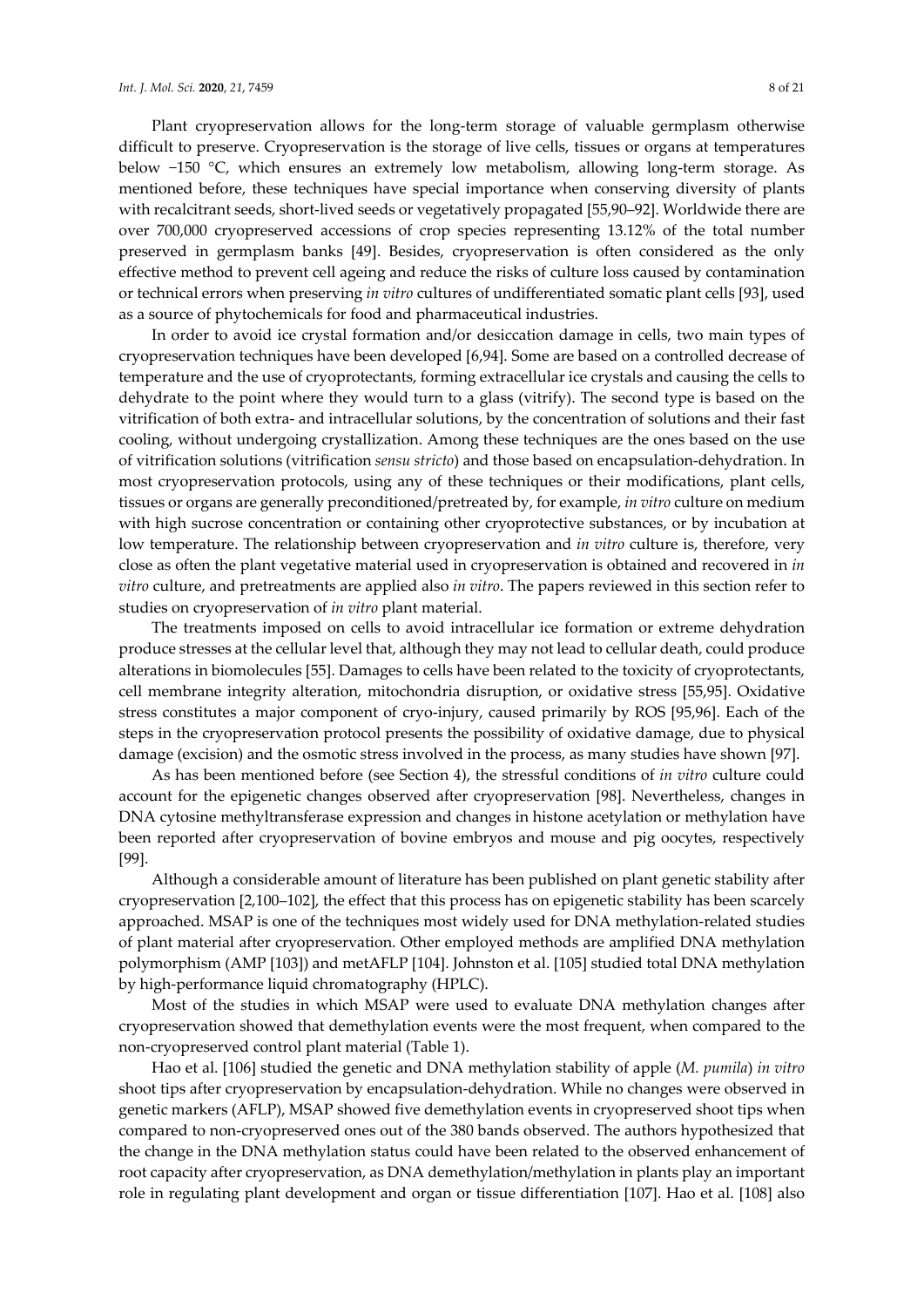found similar results after the cryopreservation of strawberry (*Fragaria vesca* L.) shoot apices, again by encapsulation-dehydration, although this time the frequency of demethylation events was lower: 1 out of 314 bands. An increase in demethylation events after cryopreservation compared to *in vitro* control plant material has also been reported using vitrification-based protocols. *Citrus* callus showed 1 de novo methylation and 3 demethylation sites, out of approximately 358 markers [109].

Potato shoot tips, derived form *in vitro* plants, were cryopreserved by the DMSO-droplet method and stored for 7 years, while another group of *in vitro* plants were maintained for the same period with periodical subculture [110]. The methylation status of cryopreservation-derived shoots and shoots maintained *in vitro* were compared in three random biological samples selected from both groups. The changes in the methylation events were low (0.9%), most of them being demethylation events (0.6%). However, there were cases in which the biological repetitions for the same treatment differed; most of the changes (3.4%) were demethylation events in particular cryopreserved samples [110].

Zhang et al. [111] compared the DNA methylation status of kiwi (*Actinidia chinensis* Planch.) plants originated from cryopreserved (by vitrification) apices to those from *in vitro* multiplication. Plants were studied at two developmental stages after recovery: after 8 weeks of *in vitro* culture after cryopreservation or after further 3 months acclimation in the greenhouse. In the cryopreserved derived plants, more changes (compared to the *in vitro* counterparts) were observed in *in vitro* than in acclimatized plants, which could indicate transient changes: 52 methylation changes vs. 7, out of 718–701 bands. In the *in vitro* grown plants 30 of the 52 changes were demethylation events and 22 de novo methylation events.

Adu-Gyamfi et al. [98] compared, by MSAP analysis, cocoa (*Theobroma cacao* L.) somatic embryos, multiplied by *in vitro* culture or cryopreserved and subsequently multiplied, with the tree from which the starting material for the embryogenesis was obtained. They did not consider if the methylation changes obtained were demethylation or *de novo* methylation. However, they found an increase in DNA methylation-related variability in all *in vitro* and cryopreserved samples, especially in the latter. The DNA methylation-related distance (calculated using Analysis of Molecular Variance inferred from the analysis of epiloci) to the donor plant of the cryopreserved and subsequently cultured embryos was 0.65 and that of the *in vitro* maintained embryos 0.48. The authors had found in previous works phenotypic variability in cryopreserved cocoa somatic embryos but little genetic instability; therefore, they hypothesized that those phenotypic variations may be due to DNA methylation changes.

The DNA methylation-related status of three hop cultivars after *in vitro* cold storage or cryopreservation was compared to potted greenhouse-grown plants [80]. The cold stored shoots were initiated *in vitro* and stored at 4 °C for a year. The shoots originated from slow-cooling cryopreserved apices, stored in liquid nitrogen for three years, were recovered and grown *in vitro* for further 4 months. Both treatments shared a common step of 1–2 weeks of cold acclimation at −1 °C and 16-h dark/ 22 °C 8-h light. The percentages of methylation events changes were 35.7% and 36.73%, respectively, for cold- and cryo-stored plants; 63.61% of those changes were shared by both treatments. For both treatments, approximately 47% of changes were due to demethylation. The high proportion of common changes could be explained by the *in vitro* growth of both types of plant material as they were compared to potted plants, or by the common cold acclimation step.

The discussion of the methylation changes observed after cryopreservation is somehow complex due to the different developmental stages at which the DNA of the treated and the control samples is extracted (Figure 1). DNA methylation level varies among different plant tissues and also at different developmental stages [107]. The comparison of plant material at different developmental/physiological stages will generate differences in the methylation pattern without discerning if those changes are due to the treatments applied or to the plant stage.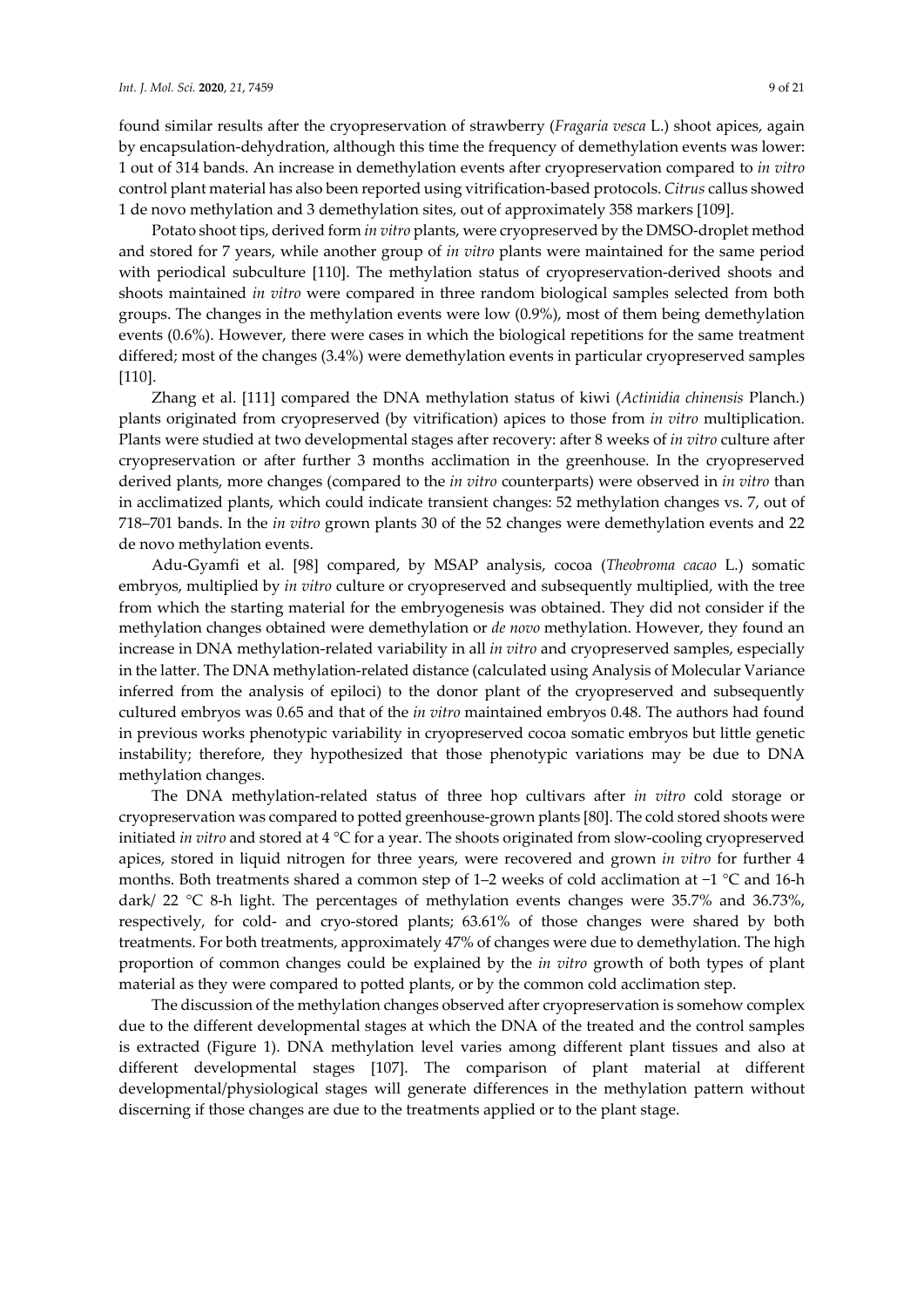

**Figure 1.** Possible comparisons established after *in vitro* or cryopreservation protocols for DNA methylation studies to check the fidelity of conserved plants. White arrows: culture process. Blue arrows: comparisons between stages.

Ibáñez et al. [112] studied the methylation changes in mint (*Mentha* × *piperita* L.) shoot apices just after each step of the cryopreservation protocol by encapsulation-dehydration, without further *in vitro* growth. This allowed them to determine the accumulated effects of each treatment applied. The control sample consisted of apices from *in vitro* cultured shoots. The percentages of methylation changes increased significantly along the protocol compared to control apices (step "A" in Figure 2): from 35% after the cold acclimation treatment (N) to 53% in apices recovered from liquid nitrogen (LN). Contrary to previous works on methylation changes after cryopreservation, the most frequent events were *de novo* methylation (59% after LN step). However, after one-day *in vitro* recovery (LNr), the methylation changes reverted to only a 40.8%, therefore becoming more similar to control apices.



**Figure 2.** Steps of the cryopreservation protocol at which the methylation status of mint apices was studied in Ibáñez et al. [112]: control (A), cold acclimation (N), preculture in sucrose (P), alginate beads in sucrose (S), dehydration (D), immersion in liquid nitrogen (LN), immersion in liquid nitrogen and one day recovery (LNr). Curve represents the percentage of DNA methylation similarity to the control sample.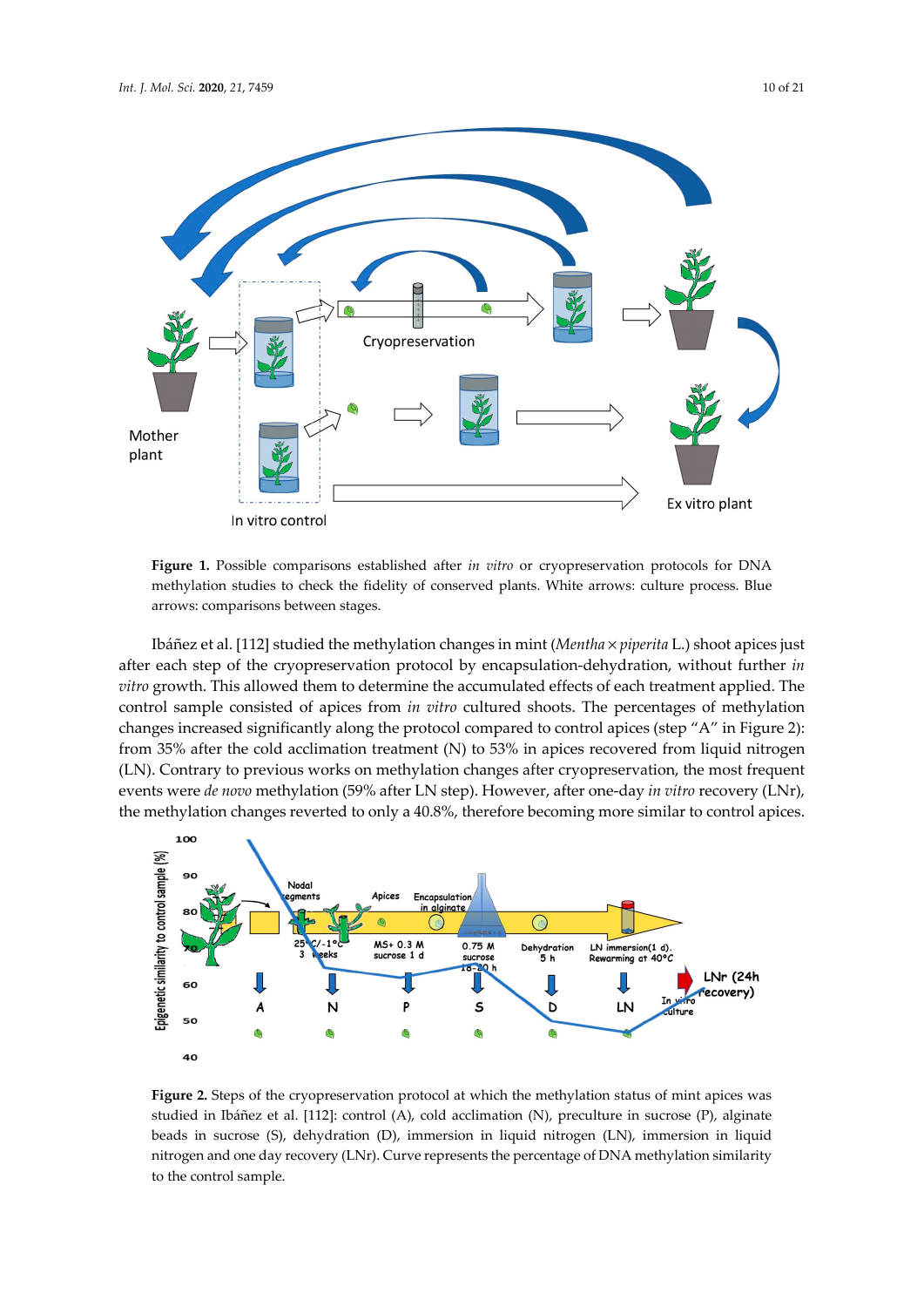**Table 1.** Studies of DNA methylation stability of conserved plant germplasm using Methylation Sensitive Amplified Polymorphism (MSAP) markers. Wc.: water content; fwb.: Fresh weight basis; √: genetic stability reported; NA: study not carried out; SE: somatic embryos.

| Species                                | Studied<br>organ                                                                  | Control                                                               | Conservation<br>technique                                                                                     | Genetic<br>stability                                       | <b>Detected DNA</b><br>methylation<br>variability                                                                 | Ref         |  |  |
|----------------------------------------|-----------------------------------------------------------------------------------|-----------------------------------------------------------------------|---------------------------------------------------------------------------------------------------------------|------------------------------------------------------------|-------------------------------------------------------------------------------------------------------------------|-------------|--|--|
| Seed conservation                      |                                                                                   |                                                                       |                                                                                                               |                                                            |                                                                                                                   |             |  |  |
| Zea mays                               | Caryopsis                                                                         | Non-<br>cryopreserv<br>ed<br>caryopsis                                | Caryopsis stored 12%<br>wc. fwb. and storage in<br>liquid nitrogen for 1<br>year                              | NA                                                         | Increase in the<br><b>DNA</b><br>methylation<br>percentage from<br>65.2% to 72.6%                                 | [65]        |  |  |
| Secale<br>cereale                      | Embryo<br>and<br>seedlings                                                        | Embryos<br>and<br>seedlings<br>from non-<br>stored<br>caryopsis       | Caryopsis stored 35 °C<br>and 15% wc. fwb.<br>stored for 13 or 29 days                                        | $\sqrt{$ RAPD in<br>embryos, 5%<br>changes in<br>seedlings | 15%-30% DNA<br>methylation<br>changes in seeds;<br>13%-27% in<br>seedlings                                        | $[58]$      |  |  |
| Mentha<br>aquatica                     | Seeds and<br>seedlings                                                            | Non-stored<br>seeds, and<br>seedlings<br>from non-<br>stored<br>seeds | Seeds stored at 35 °C<br>and 12% wc. for 28<br>days                                                           | $\sqrt{$ RAPD in<br>seeds; 13 % in<br>seedlings            | 8% DNA<br>methylation<br>changes in seeds,<br>16% in seedlings                                                    | $[59]$      |  |  |
| In vitro slow growth                   |                                                                                   |                                                                       |                                                                                                               |                                                            |                                                                                                                   |             |  |  |
| Malus<br>pumila cv.<br>Gala            | In vitro<br>shoots,<br>from<br>single bud                                         | In vitro<br>buds; state<br>of<br>developme<br>nt not<br>stated        | Half-strength medium,<br>sucrose reduction, 2%<br>mannitol, $4^{\circ}C$ ,<br>12 h photoperiod, for<br>1 year | $\sqrt{\text{AFLP}}$                                       | 6 changed<br>markers out of<br>389<br>(changes from<br>DNA hemi-<br>methylation to<br>full methylation<br>status) | $[78]$      |  |  |
| Citrus<br>paradise<br>cv. Red<br>Marsh | Embryoge<br>nic callus                                                            | Embryogen<br>ic callus                                                | Half-strength medium,<br>sucrose reduction, 10<br>°C, darkness,<br>for 1 year                                 | $\sqrt{$ RAPD                                              | 1 DNA<br>demethylation<br>marker out of 314                                                                       | $[79]$      |  |  |
| Humulus<br>lupulus                     | In vitro<br>shoot<br>cultures                                                     | Greenhous<br>e plants                                                 | 4 °C, 12 h photoperiod,<br>for 1 year                                                                         | $\sqrt{$ RAPD,<br>AFLP                                     | 35.7% loci<br>changed, of<br>which $4-11\%$<br><b>DNA</b><br>demethylation                                        | [80,<br>81] |  |  |
| Cryopreservation                       |                                                                                   |                                                                       |                                                                                                               |                                                            |                                                                                                                   |             |  |  |
| Malus<br>pumila cv.<br>M26             | In vitro<br>shoots<br>from<br>cryoprese<br>r-ved<br>apices,<br>from<br>single bud | In vitro<br>buds; state<br>of<br>developme<br>nt not<br>stated        | Encapsulation-<br>Dehydration                                                                                 | $\sqrt{\text{AFLP}}$                                       | 5 DNA<br>demethylation<br>markers out of<br>380                                                                   | [10]<br>6]  |  |  |
| Fragaria<br>vesca                      | In vitro<br>shoots                                                                | In vitro<br>shoots                                                    | Encapsulation-<br>Dehydration                                                                                 | $\sqrt{\text{AFLP}}$                                       | 1 DNA<br>demethylation                                                                                            | [10]<br>8]  |  |  |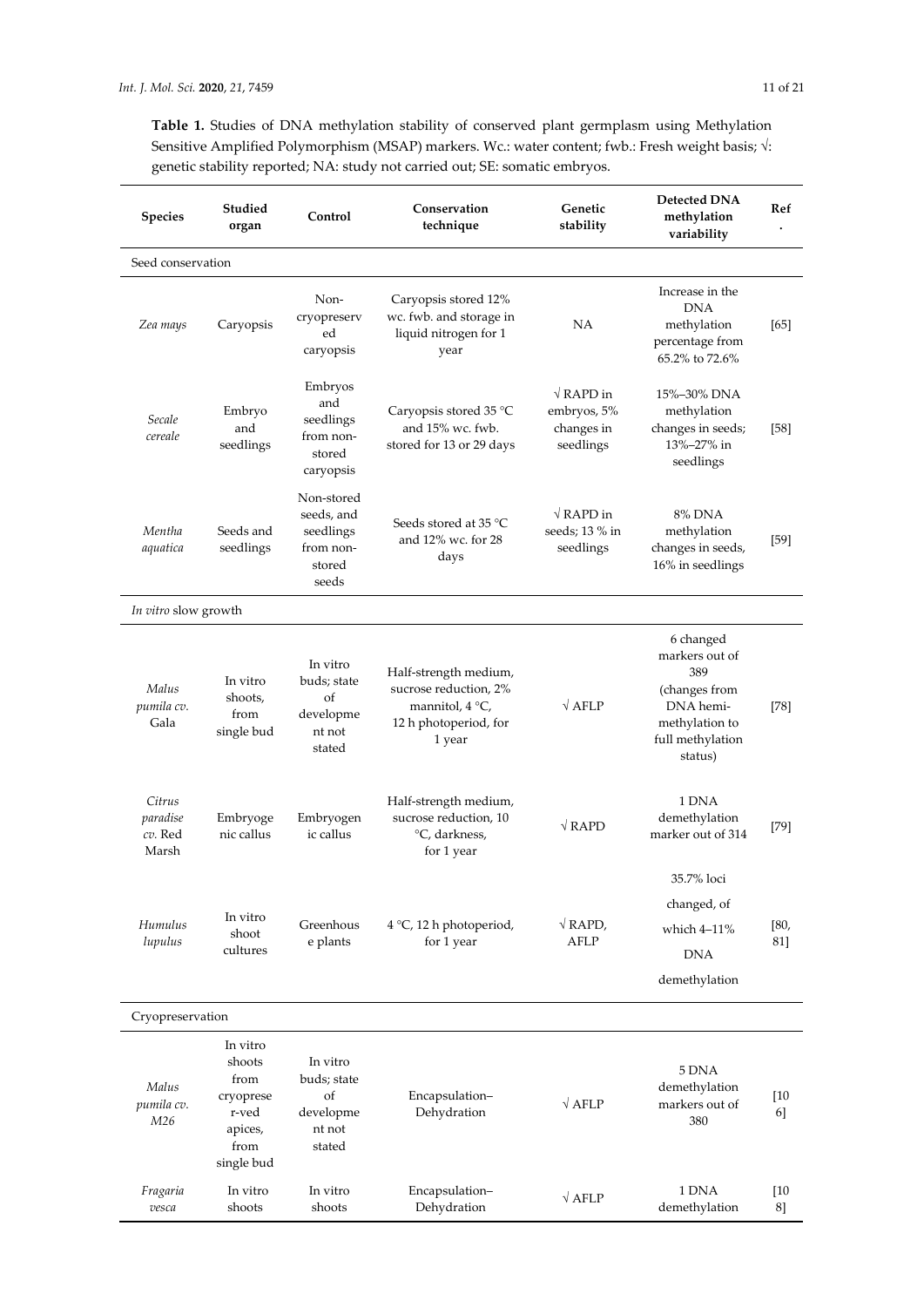|                                              | from<br>cryoprese<br>r-ved<br>apices,<br>from<br>single bud                                                                 |                                                      |                               |                             | markers out of<br>314                                                                                                                                                                                       |                          |
|----------------------------------------------|-----------------------------------------------------------------------------------------------------------------------------|------------------------------------------------------|-------------------------------|-----------------------------|-------------------------------------------------------------------------------------------------------------------------------------------------------------------------------------------------------------|--------------------------|
| Citrus                                       | Callus<br>after<br>cryoprese<br>r-vation,<br>single cell<br>line                                                            | Callus                                               | Vitrification PVS2            | $\sqrt{$ RAPD               | 1 DNA de novo<br>methylation, 3<br><b>DNA</b><br>demethylation<br>markers, out of<br>358                                                                                                                    | $[10$<br>9]              |
| Humulus<br>lupulus                           | In vitro<br>shoot<br>form<br>cryoprese<br>r-ved<br>apices                                                                   | Greenhous<br>e plants                                | Slow cooling                  | $\sqrt{$ RAPD, AFLP         | 36.73% loci<br>polymorphic, of<br>which aprox 47%<br><b>DNA</b><br>demethylation                                                                                                                            | [80]                     |
| Solanum<br>tuberosum                         | In vitro<br>plants<br>from<br>cryoprese<br>r-ved<br>shoot tips                                                              | In vitro<br>plants                                   | DMSO-droplet method           | <b>NA</b>                   | 3 DNA<br>demethylation<br>and 1 DNA de<br>novo methylation<br>markers out of<br>469                                                                                                                         | $[11]$<br>0 <sup>1</sup> |
| Theobroma<br>cacao                           | SE (cryo +<br>in vitro<br>SE)                                                                                               | Leave from<br>ortet tree                             | Vitrification                 | NA                          | <b>DNA</b><br>methylation-<br>related distances<br>of 0.5 (similar to<br>those of in vitro<br>SE)                                                                                                           | $[98]$                   |
| Menthax<br>$\emph{piperita}$                 | In vitro<br>shoot<br>apices<br>after each<br>step of the<br>protocol                                                        | In vitro<br>shoot<br>apices                          | Encapsulation-<br>dehydration | $\sqrt{\text{AFLP}}$ , RAPD | 53% DNA<br>methylation<br>changes were<br>observed (being<br>59% de novo<br>methylation),<br>which was<br>reduced to 40.8%<br>after one day<br>recovery                                                     | $[11]$<br>2]             |
| Actinidia<br>chinensis<br>var.<br>deliciosa. | 8wk-old<br>in vitro<br>shoots<br>derived<br>from<br>cryoprese<br>r-ved<br>apices,<br>and 3 mo-<br>old ex<br>vitro<br>plants | Correspon<br>ding in<br>vitro-<br>derived<br>samples | Droplet-vitrification         | $\sqrt{}$ ISSR, AFLP        | In vitro: 22 DNA<br>de novo<br>methylation and<br><b>30 DNA</b><br>demethylation<br>markers out of<br>718<br>Ex vitro: 6 DNA<br>de novo<br>methylation and<br>one DNA<br>demethylation<br>marker out of 701 | $[11]$<br>1]             |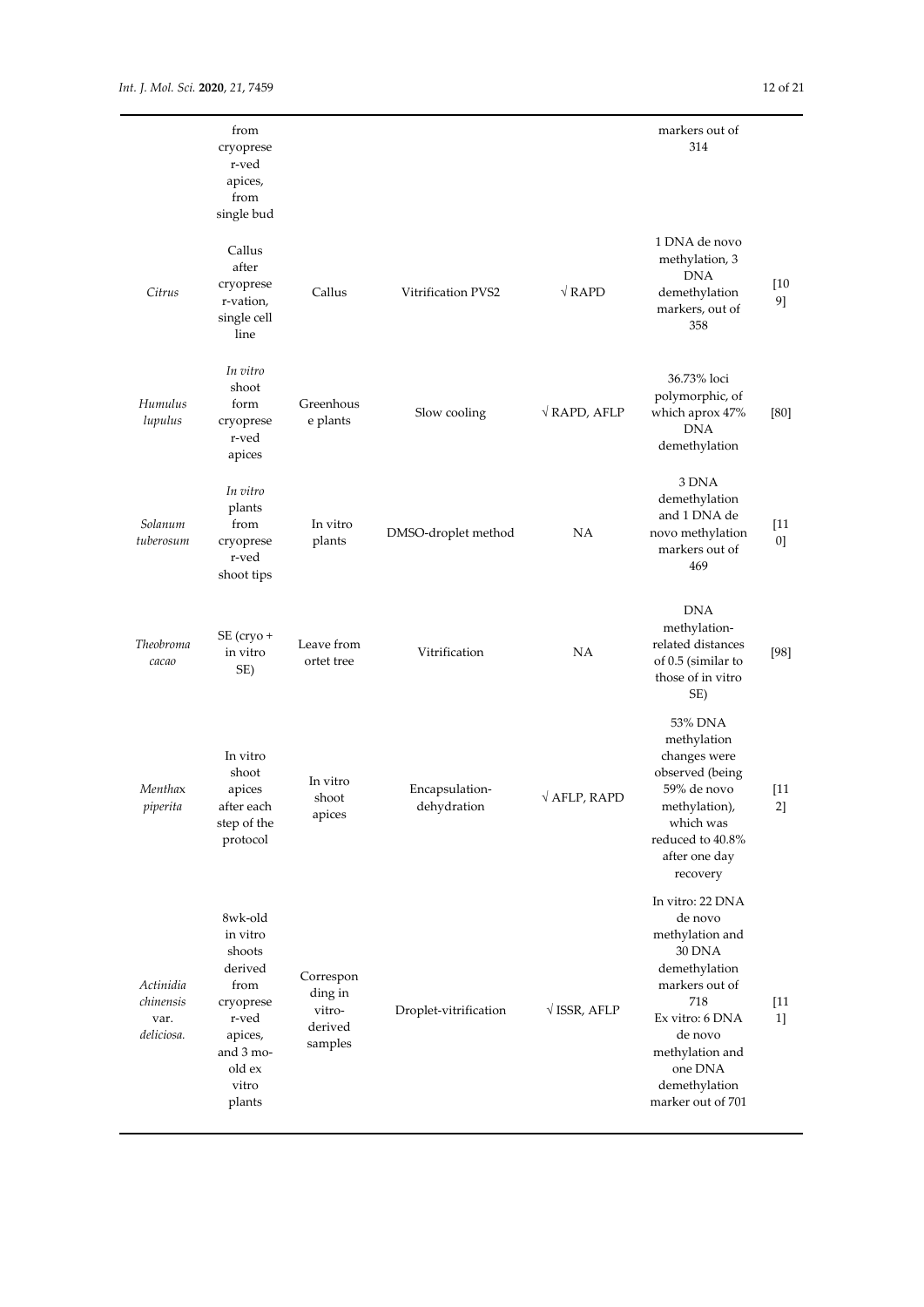#### **6. Statistical Methods for MSAP Analysis in Plant Conservation**

A specific DNA methylation state reflects the outcome of the dynamic regulation of establishment, maintenance and removal activities: *de novo* methylation, maintenance of DNA methylation, active DNA methylation and passive DNA methylation [113,114]. These activities are catalyzed by several enzymes that act in a coordinate fashion and are activated by different mechanisms, making the level of DNA methylation in the cells dynamic and variable, and therefore affecting MSAP results analyses.

There are many factors that affect the level of methylation in CCGG sequences and that cause the number of fragments produced by the MSAP technique to vary from sample to sample. In ecological and population DNA methylation-related studies [39,115], where DNA samples are obtained from several individuals, there is variation in GC content and methylation level between those individuals. In these studies, it is important to consider that during the sampling process an additional statistical variation is generated due to the sampled individuals. In addition to the interindividual variation in DNA methylation, there are variations in the levels of methylation between tissues of an organism because of differences in gene expression in the process of cell growth and differentiation [113].

There are many studies that relate the level of DNA methylation and abiotic and biotic factors both in plant physiology and *in vitro* culture [89,112,116,117]. In these cases, it is also important to consider the methylation variation caused during the experiment (stochastic variations). For this reason, it is appropriate to use multiple replicates in each experimental condition to determine if the observed differences are due to the factors investigated or we are simply detecting experimental variability.

Likewise, together with the biological variability in the methylation level of the samples, it must be taken into account that although the MSAP technique is quite reproducible, there may be technical errors that cause a fragment to be absent or present [118]. In this sense, some authors replicate independently some samples to be studied by the MSAP technique; they determine an error rate per fragment and only consider to analyze those fragments with error rates lower than a threshold value [89,119,120]. These authors report error rates ranging from 2% to 10%. In this regard, Bonin et al. [118] indicated the possibility of developing statistical models that incorporate these errors and assess their impact on the final inference.

Therefore, the variation in the measured outcome detected in MSAP analysis is the cumulative effect of all these types of variation (i.e., genetic, environmental, and experimental variation) and any additional unexplained variation. These variations must be considered in the data analysis for a proper interpretation of the results (precision of the estimates, level of significance). Although in the particular case of *in vitro* culture studies genotype variation is usually not considered since samples are clones from a unique genotype, the rest of the causes still apply and may affect the degree of methylation and their subsequent detection.

In population genetic studies, the statistical techniques used are mainly multivariate methods. They calculate a similarity index between the experimental conditions (Jaccard, Nei, Dice index), and with these matrices they perform principal coordinate analysis (PCoA) and hierarchical classification with the unweighted pair-group method using arithmetic average algorithm (UPGMA) aimed at estimating the DNA methylation-related dissimilarities between populations. They usually carry out resampling methods (bootstrap, permutation) to obtain the precision of the estimates they produce.

Some studies on *in vitro* culture related to conservation procedures (slow growth and cryopreservation) do not report how many DNA samples from each experimental condition were used to perform the MSAP analysis. In some cases, a single sample was used per experimental condition, it being sometimes a pool of several samples [111,121–123]. Or the fragments obtained from the different analyzed samples were counted together without considering the variability between the samples within each experimental condition. It is also frequent to find comparisons among individuals or tissues of different developmental or physiological state, with a consequent misinterpretation of the results.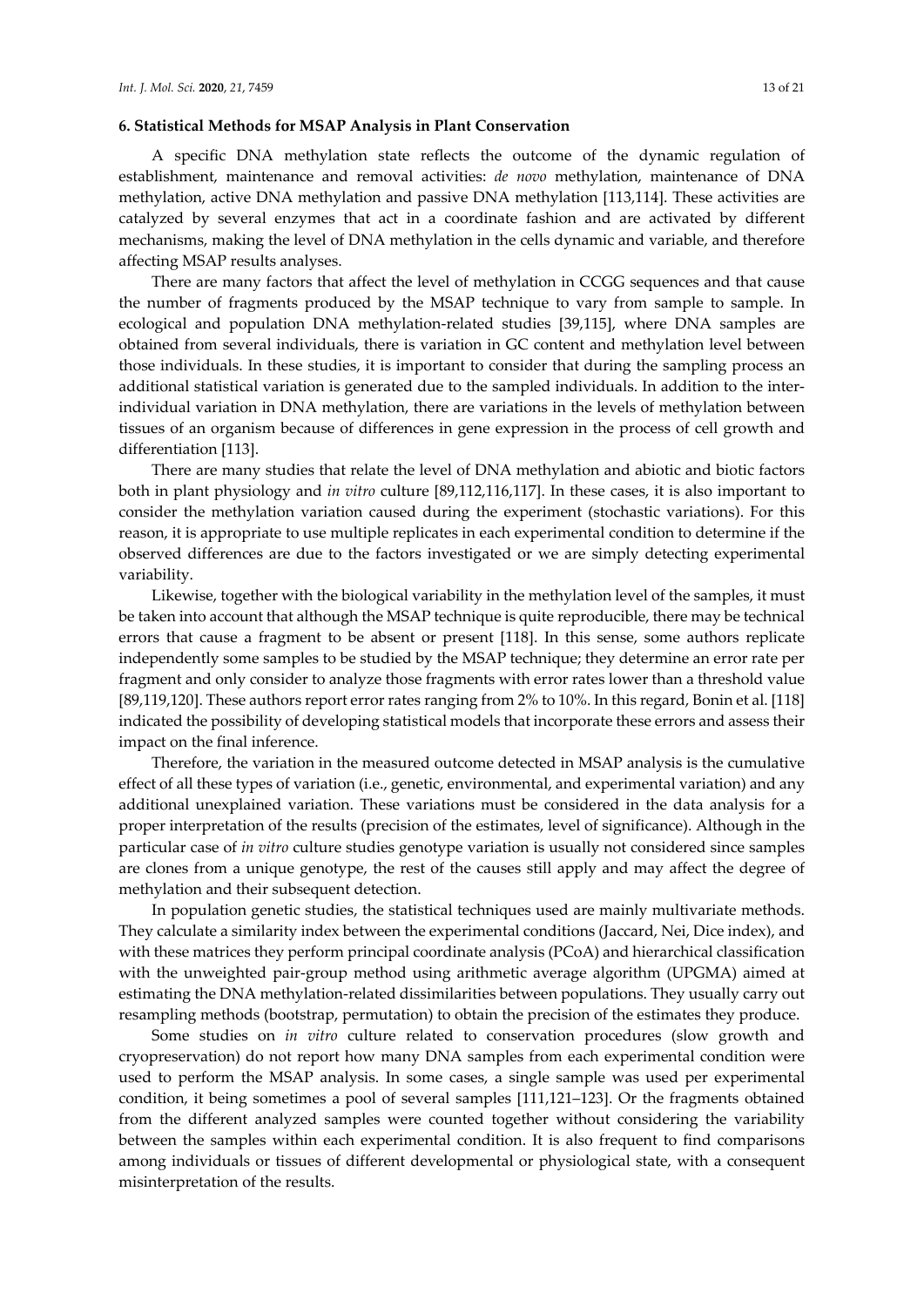In most of these studies, only a description of methylation events and /or changes in methylation between different conditions was stated [111,121,122,124]. A statistical analysis of this type of samples would only reflect the variability between fragments for the different experimental conditions but does not allow to compare it with the experimental error.

When a statistical analysis was carried out, most of the published works used the multivariate techniques proposed in the studies of population epigenetics [80,98,123]. These methods are suitable in the context of population epigenetics, where a large number of individuals within the population are measured and the interest is to quantify diversity based on differences of DNA methylation markers between populations. However, in *in vitro* culture studies or experimental studies on the influence of abiotic or biotic stress on DNA methylation, the main interest is to show how and to what extent experimental conditions affect methylation and demethylation processes. To this end, some authors used ANOVA and the two-sample t-test in their studies to compare the percentages of the different methylation events that can be detected with the MSAP technique [89,125]. The drawback of these analyses is that they are assuming that the methylation events follow a normal distribution, which in the case of the presence/absence of fragments, may not be correct.

Ibáñez et al. [112] developed an on-line application (Methylation Analysis Inference—MAI application) to facilitate the statistical analysis of MSAP markers. This application uses the multinomial distribution to model the different methylation events detected with the MSAP technique. Although it can be used to analyze changes *versus* a control (unchanged, *de novo*  methylation and demethylation), the approach is also valid for modeling events detected directly from MSAP markers (without a control), using the binomial distribution in the case of only two methylation events. This approach takes into account the variability between samples within each experimental condition. To achieve this, several biological replicates per experimental condition should be used, and each replication independently digested with MSAP enzymes provides a different fragment pattern in each sample. Statistical analysis separates experimental variability and determines if the differences detected could be due to changes in experimental conditions and not just a consequence of experimental variability. MAI application has been used to analyze MSAP data from cryopreserved apices [112] and stored seeds [58].

#### **7. Conclusions**

There are over five million accessions stored worldwide by different means, which play a crucial role in both food security and biodiversity maintenance. The different storage procedures (seed banking, *in vitro* and cryopreservation) impose stresses to plant cells that could cause several molecular alterations including epigenetic changes. Although still far from being a reality, it would be compelling and useful to find epigenetic changes associated to specific stresses imposed by storage conditions that could be used as biomarkers. Here, studies on DNA methylation variability occurring under storage condition have been reviewed. Demethylation events were the most frequently reported after storage. Although most of these changes are likely to be transient, some could be transferred to offspring. The level of DNA methylation changes detected in the different samples strongly differs resulting significantly high in some cases and quite low in others. That could be related to either a different capacity of different species to cope with stress imposed by storage conditions or to different storage conditions or sample stage. However, the different authors report their results in a non-homogeneous way, which makes it difficult to establish clear conclusions regarding the methylation changes occurring during *ex situ* conservation. In general, there are still many aspects to be clarified on the relationship between germplasm storage and DNA methylation. To this aim, MSAP is an easy-to-use technique that does not require previous knowledge of the species genome that could be used for screening DNA methylation variations occurring during storage. However, it must be considered that DNA methylation pattern not only differs between species but can also be stage- and tissue-specific. As the main objective is to maintain the genetic and functional integrity of stored samples, comparisons with non-stored plant material (control) should be performed paying attention to compare samples at similar developmental stages. Therefore, the comparison of, or example, *in vitro* and *ex vitro* plants will, undoubtedly, result in differences in the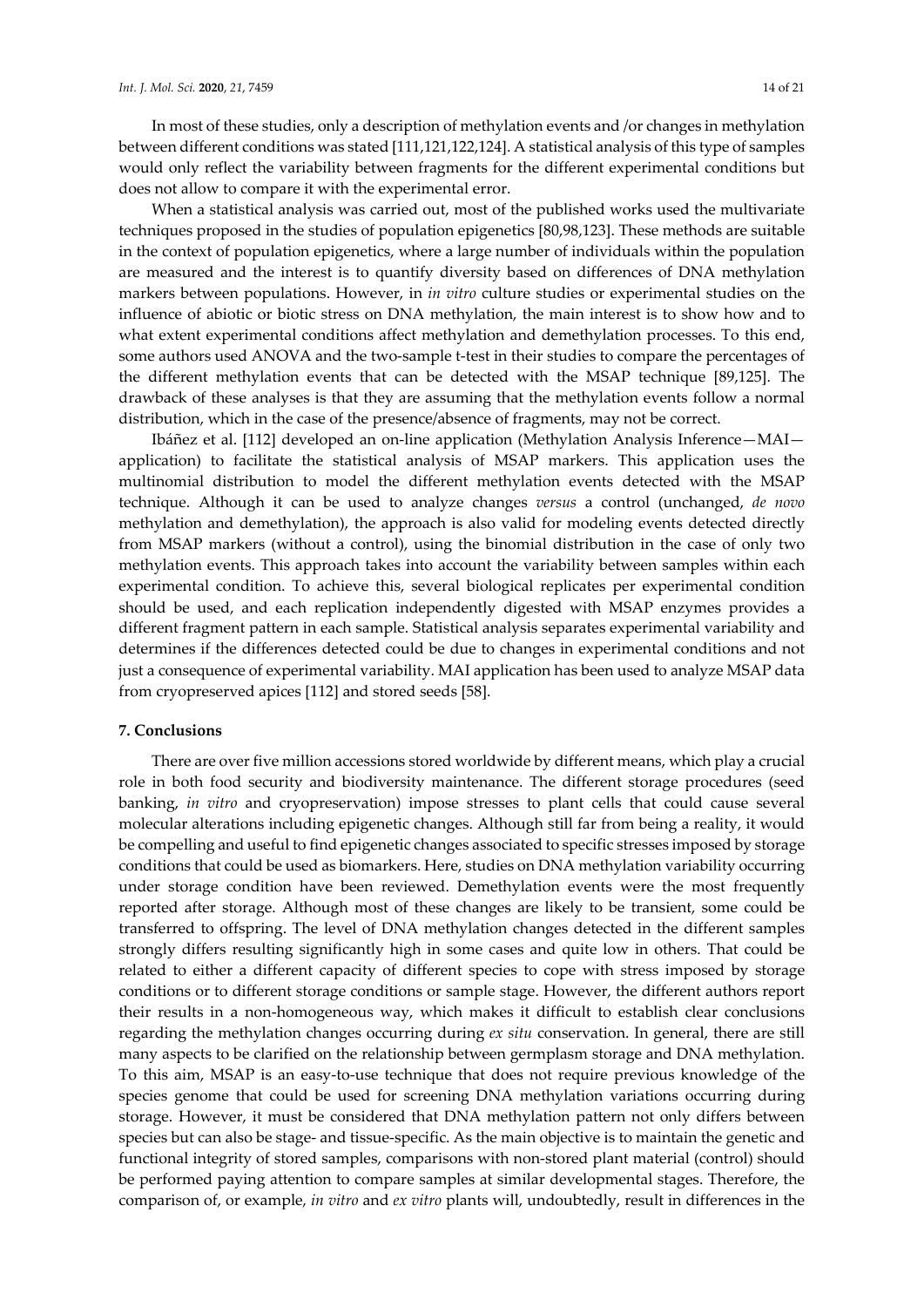epigenetic status (Figure 1). Nevertheless, an adequate design of the sampling and a sound statistical analysis are necessary to draw clear conclusions. Thus, the number of replicates should be high enough to account for stochastic variation. The use of appropriate statistical analysis will help to discern among stochastic and treatment-induced changes and will facilitate the development of more appropriate conservation methodologies [112].

**Author Contributions:** Conceptualization: C.M., M.Á.I. and M.E.G.-B.; writing—original draft preparation, review and editing: C.M., M.Á.I., M.E.G.-B., M.P. and S.M. Funding acquisition: M.E.G.-B. All authors have read and agreed to the published version of the manuscript.

**Funding:** This research was funded by the project AGL2015-64899-C2-1-P (MINECO/FEDER), Spanish Government. M. Pirredda is supported by Programa Propio de I+D+I, Universidad Politécnica de Madrid.

**Conflicts of Interest:** The authors declare no conflict of interest.

### **Abbreviations**

| AFLP        | Amplified Fragment Length Polymorphism                       |  |  |
|-------------|--------------------------------------------------------------|--|--|
| AMP         | Amplified DNA methylation polymorphism                       |  |  |
| <b>CMT</b>  | Chromomethylase                                              |  |  |
| <b>DNMT</b> | DNA Methyltransferases                                       |  |  |
| <b>DRM</b>  | Domains Rearranged Methyltransferase                         |  |  |
| fwb         | Fresh weight basis                                           |  |  |
| <b>HPLC</b> | high-performance liquid chromatography                       |  |  |
| <b>ISSR</b> | Inter Simple Sequence Repeat                                 |  |  |
| LN          | Liquid Nitrogen                                              |  |  |
| MAI         | Methylation Analysis Inference                               |  |  |
| MET         | Methyltransferase                                            |  |  |
| metAFLP     | methylation-sensitive Amplified Fragment Length Polymorphism |  |  |
| <b>MSAP</b> | Methylation Sensitive Amplified Polymorphism                 |  |  |
| RAPD        | Random Amplified Polymorphic DNA                             |  |  |
| RdDM        | RNA-directed DNA methylation                                 |  |  |
| <b>ROS</b>  | Reactive Oxygen Species                                      |  |  |
| <b>SSR</b>  | Simple Sequence Repeat                                       |  |  |
| <b>TLC</b>  | Thin-layer chromatography                                    |  |  |
| UPGMA       | Unweighted pair group method with arithmetic mean            |  |  |
| WC.         | water content                                                |  |  |
|             |                                                              |  |  |

## **References**

- 1. Corlett, R.T. A bigger toolbox: Biotechnology in biodiversity conservation. *Trends Biotechnol.* **2017**, *35*, 55– 65, doi:10.1016/j.tibtech.2016.06.009.
- 2. Coelho, N.; Gonçalves, S.; Romano, A. Endemic plant species conservation: Biotechnological approaches. *Plants* **2020**, *9*, 345, doi:10.3390/plants9030345.
- 3. Fu, Y.-B. The vulnerability of plant genetic resources conserved *ex situ*. *Crop Sci.* **2017**, *57*, 2314–2328, doi:10.2135/cropsci2017.01.0014.
- 4. Buitink, J.; Leprince, O. Intracellular glasses and seed survival in the dry state. *C. R. Biol.* **2008**, *331*, 788– 795, doi:10.1016/j.crvi.2008.08.002.
- 5. Zinsmeister, J.; Leprince, O.; Buitink, J. Molecular and environmental factors regulating seed longevity. *Biochem. J.* **2020**, *477*, 305–323, doi:10.1042/BCJ20190165.
- 6. Wang, M.-R.; Lambardi, M.; Engelmann, F.; Pathirana, R.; Panis, B.; Volk, G.M.; Wang, Q.-C. Advances in cryopreservation of in vitro-derived propagules: technologies and explant sources. *Plant Cell Tissue Organ Cult.* **2020**, doi:10.1007/s11240-020-01770-0.
- 7. Gonzalez Benito, M.E.; Clavero-Ramírez, I.; López-Aranda, J.M. Review. The use of cryopreservation for germplasm conservation of vegetatively propagated crops. *Span. J. Agric. Res.* **2004**, *2*, 341–351, doi:10.5424/sjar/2004023-88.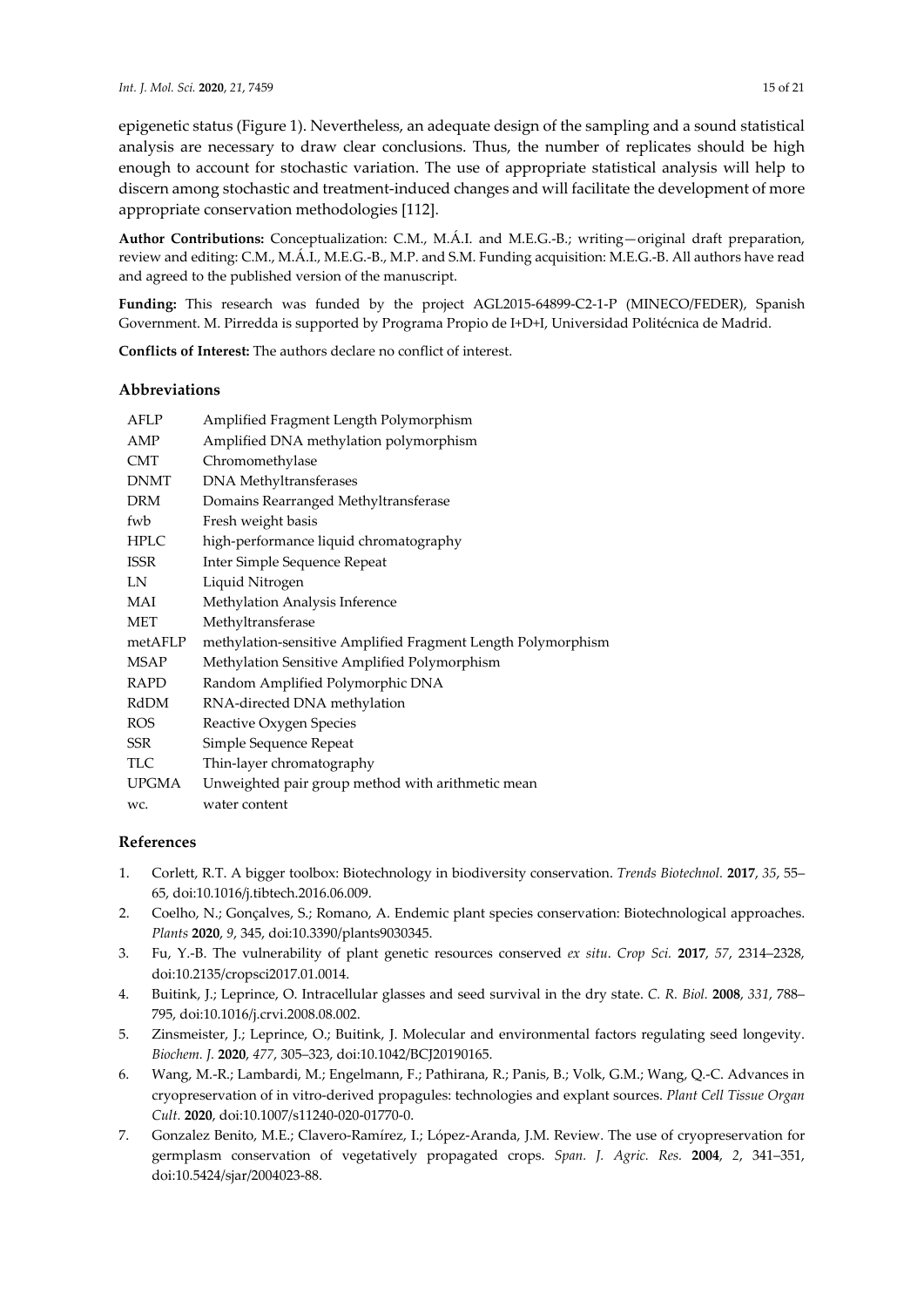- 8. Flanagan, S.P.; Forester, B.R.; Latch, E.K.; Aitken, S.N.; Hoban, S. Guidelines for planning genomic assessment and monitoring of locally adaptive variation to inform species conservation. *Evol. Appl.* **2018**, *11*, 1035–1052, doi:10.1111/eva.12569.
- 9. Eizaguirre, C.; Baltazar-Soares, M. Evolutionary conservation-evaluating the adaptive potential of species. *Evol. Appl.* **2014**, *7*, 963–967, doi:10.1111/eva.12227.
- 10. Keller, T.E.; Lasky, J.R.; Yi, S.V. The multivariate association between genomewide DNA methylation and climate across the range of *Arabidopsis thaliana*. *Mol. Ecol.* **2016**, *25*, 1823–1837, doi:10.1111/mec.13573.
- 11. Jeremias, G.; Barbosa, J.; Marques, S.M.; Asselman, J.; Gonçalves, F.J.M.; Pereira, J.L. Synthesizing the role of epigenetics in the response and adaptation of species to climate change in freshwater ecosystems. *Mol. Ecol.* **2018**, *27*, 2790–2806, doi:10.1111/mec.14727.
- 12. Bender, J. DNA methylation and epigenetics. *Annu. Rev. Plant Biol.* **2004**, *55*, 41–68, doi:10.1146/annurev.arplant.55.031903.141641.
- 13. Zhong, X. Comparative epigenomics: a powerful tool to understand the evolution of DNA methylation. *New Phytol.* **2016**, *210*, 76–80, doi:10.1111/nph.13540.
- 14. Pei, L.; Zhang, L.; Li, J.; Shen, C.; Qiu, P.; Tu, L.; Zhang, X.; Wang, M. Tracing the origin and evolution history of methylation-related genes in plants. *BMC Plant Biol.* **2019**, *19*, 307, doi:10.1186/s12870-019-1923- 7.
- 15. Law, J.A.; Jacobsen, S.E. Establishing, maintaining and modifying DNA methylation patterns in plants and animals. *Nat. Rev. Genet.* **2010**, *11*, 204–220, doi:10.1038/nrg2719.
- 16. Finnegan, E.; Peacock, W.; Dennis, E. DNA methylation, a key regulator of plant development and other processes. *Curr. Opin. Genet. Dev.* **2000**, *10*, 217–23, doi:10.1016/S0959-437X(00)00061-7.
- 17. Martienssen, R.A.; Colot, V. DNA methylation and epigenetic inheritance in plants and filamentous fungi. *Science* **2001**, *293*, 1070–1074, doi:10.1126/science.293.5532.1070.
- 18. Matzke, M.A.; Mosher, R.A. RNA-directed DNA methylation: an epigenetic pathway of increasing complexity. *Nat. Rev. Genet.* **2014**, *15*, 394–408, doi:10.1038/nrg3683.
- 19. Rey, O.; Eizaguirre, C.; Angers, B.; Baltazar-Soares, M.; Sagonas, K.; Prunier, J.G.; Blanchet, S. Linking epigenetics and biological conservation: Towards a conservation epigenetics perspective. *Funct. Ecol.* **2020**, *34*, 414–427, doi:10.1111/1365-2435.13429.
- 20. Vogt, G. Facilitation of environmental adaptation and evolution by epigenetic phenotype variation: insights from clonal, invasive, polyploid, and domesticated animals. *Environ. Epigenetics* **2017**, *3*, doi:10.1093/eep/dvx002.
- 21. Feng, S.; Jacobsen, S.; Reik, W. Epigenetic reprogramming in plant and animal development. *Science* **2010**, *330*, 622–627, doi:10.1126/science.1190614.
- 22. Quadrana, L.; Colot, V. Plant transgenerational epigenetics. *Annu. Rev. Genet.* **2016**, *50*, 467–491, doi:10.1146/annurev-genet-120215-035254.
- 23. Dubrovina, A.S.; Kiselev, K.V. Age-associated alterations in the somatic mutation and DNA methylation levels in plants. *Plant Biol.* **2016**, *18*, 185–196, doi:10.1111/plb.12375.
- 24. Jiang, C.; Mithani, A.; Belfield, E.J.; Mott, R.; Hurst, L.D.; Harberd, N.P. Environmentally responsive genome-wide accumulation of de novo *Arabidopsis thaliana* mutations and epimutations. *Genome Res.* **2014**, *24*, 1821–1829, doi:10.1101/gr.177659.114.
- 25. Verhoeven, K.J.F.; Preite, V. Epigenetic variation in asexually reproducing organisms. *Evolution* **2013**, *68*, 644–655, doi:10.1111/evo.12320.
- 26. Yong, W.-S.; Hsu, F.-M.; Chen, P.-Y. Profiling genome-wide DNA methylation. *Epigenetics Chromatin* **2016**, *9*, 26, doi:10.1186/s13072-016-0075-3.
- 27. Suzuki, M. M.; Bird, A. DNA methylation landscapes: provocative insights from epigenomics. *Nat. Rev. Genet.* **2008**, *9*, 465-476.
- 28. Dahl, C.; Guldberg, P. DNA methylation analysis techniques. *Biogerontology* **2003,** 4, 233–250.
- 29. Grunau, C.; Clark, S. J.; Rosenthal, A. Bisulfite genomic sequencing: systematic investigation of critical experimental parameters. *Nucleic Acids Res*. **2001**, *29*, e65, doi: 10.1093/nar/29.13.e65.
- 30. Reyna-López, G.E.; Simpson, J.; Ruiz-Herrera, J. Differences in DNA methylation patterns are detectable during the dimorphic transition of fungi by amplification of restriction polymorphisms. *Mol. Gen. Genet. MGG* **1997**, *253*, 703–710, doi:10.1007/s004380050374.
- 31. Xiong, L.Z.; Xu, C.G.; Maroof, M.S.; Zhang, Q. Patterns of cytosine methylation in an elite rice hybrid and its parental lines, detected by a methylation-sensitive amplification polymorphism technique. *Mol. Gen. Genet. MGG* **1999**, *261*, 439–446, doi:10.1007/s004380050986.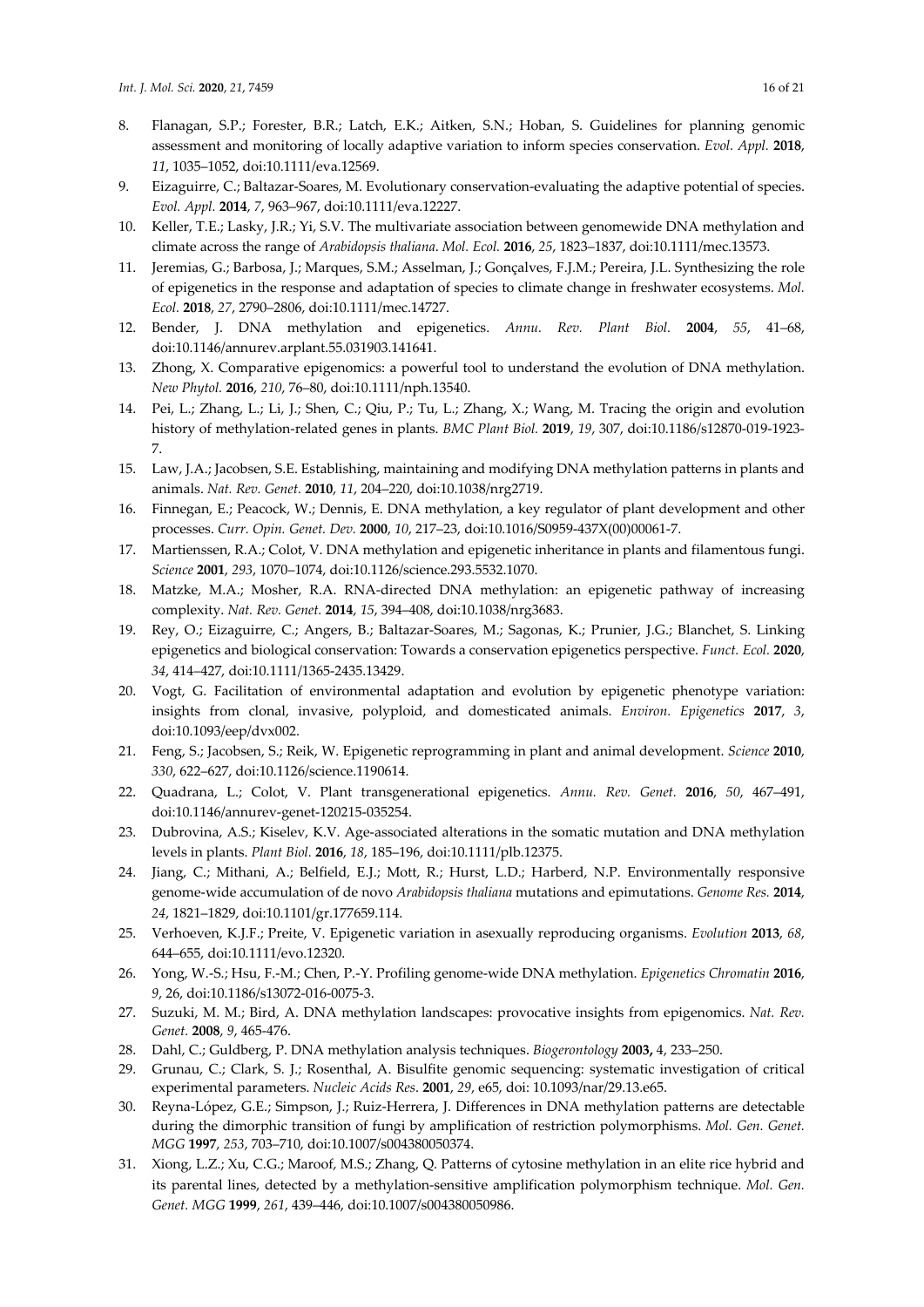- 32. Portis, E.; Acquadro, A.; Comino, C.; Lanteri, S. Analysis of DNA methylation during germination of pepper (*Capsicum annuum* L.) seeds using methylation-sensitive amplification polymorphism (MSAP). *Plant Sci.* **2004**, *166*, 169–178, doi:10.1016/j.plantsci.2003.09.004.
- 33. Meng, F.R.; Li, Y.C.; Yin, J.; Liu, H.; Chen, X.J.; Ni, Z.F.; Sun, Q.X. Analysis of DNA methylation during the germination of wheat seeds. *Biol. Plant.* **2012**, *56*, 269–275, doi:10.1007/s10535-012-0086-2.
- 34. Rodriguez, M.P.; Cervigni, G.D.L.; Quarin, C.L.; Ortiz, J.P.A. Frequencies and variation in cytosine methylation patterns in diploid and tetraploid cytotypes of *Paspalum notatum*. *Biol. Plant.* **2012**, *56*, 276–282, doi:10.1007/s10535-012-0087-1.
- 35. Takata, M.; Kishima, Y.; Sano, Y. DNA Methylation polymorphisms in rice and wild rice strains: Detection of epigenetic markers. *Breed. Sci.* **2005**, *55*, 57–63, doi:10.1270/jsbbs.55.57.
- 36. Wang, W.-S.; Pan, Y.-J.; Zhao, X.-Q.; Dwivedi, D.; Zhu, L.-H.; Ali, J.; Fu, B.-Y.; Li, Z.-K. Drought-induced site-specific DNA methylation and its association with drought tolerance in rice (Oryza sativa L.), *J. Exp*. *Bot*. **2011**, *62*, 1951–1960, doi:10.1093/jxb/erq391.
- 37. Aina, R.; Sgorbati, S.; Santagostino, A.; Labra, M.; Ghiani, A.; Citterio, S. Specific hypomethylation of DNA is induced by heavy metals in white clover and industrial hemp. *Physiol. Plant*. **2004**, *121*, 472–480, doi: 10.1111/j.1399-3054.2004.00343.x.
- 38. Greco, M.; Chiappetta, A.; Bruno, L.; Bitonti, M.B. Effects of light deficiency on genome methylation in *Posidonia oceanica*. *Mar. Ecol. Prog. Ser*. **2013**, *473*, 103–114, doi: 10.3354/meps09955.
- 39. Schulz, B.; Eckstein, R.L.; Durka, W. Scoring and analysis of methylation-sensitive amplification polymorphisms for epigenetic population studies. *Mol. Ecol. Resour.* **2013**, *13*, 642–653, doi:10.1111/1755- 0998.12100.
- 40. Fulnecek, J.; Kovarik, A. How to interpret methylation sensitive amplified polymorphism (MSAP) profiles? *BMC Genet.* **2014**, *15*, 2–9.
- 41. Salmon, A.; Clotault, J.; Jenczewski, E.; Chable, V.; Manzanares-Dauleux, M.J. Brassica oleracea displays a high level of DNA methylation polymorphism. *Plant Sci.* **2008**, *174*, 61–70, doi:10.1016/j.plantsci.2007.09.012.
- 42. Herrera, C.; Bazaga, P. Epigenetic differentiation and relationship to adaptive genetic divergence in discrete populations of the violet *Viola cazorlensis*. *New Phytol.* **2010**, *187*, 867–76, doi:10.1111/j.1469- 8137.2010.03298.x.
- 43. Richards, C.L.; Schrey, A.W.; Pigliucci, M. Invasion of diverse habitats by few Japanese knotweed genotypes is correlated with epigenetic differentiation. *Ecol. Lett.* **2012**, *15*, 1016–1025, doi:10.1111/j.1461- 0248.2012.01824.x.
- 44. REBASE. The Restriction Enzyme Database Available online: http://rebase.neb.com/rebase/rebase.html (accessed on Aug 7, 2020).
- 45. Schrey, A.W.; Alvarez, M.; Foust, C.M.; Kilvitis, H.J.; Lee, J.D.; Liebl, A.L.; Martin, L.B.; Richards, C.L.; Robertson, M. Ecological epigenetics: Beyond MS-AFLP. *Integr. Comp. Biol.* **2013**, *53*, 340–350, doi:10.1093/icb/ict012.
- 46. Zhao, K.; Aranzana, M.J.; Kim, S.; Lister, C.; Shindo, C.; Tang, C.; Toomajian, C.; Zheng, H.; Dean, C.; Marjoram, P.; et al. An *Arabidopsis* example of association mapping in structured samples. *PLOS Genet.*  **2007**, *3*, e4, doi:10.1371/journal.pgen.0030004.
- 47. Bednarek, P.T.; Orłowska, R.; Koebner, R.M.D.; Zimny, J. Quantification of the tissue-culture induced variation in barley (*Hordeum vulgare* L.). *BMC PlantBiol*. **2007,** *7*, 10
- 48. Fu, Y.-B.; Ahmed, Z.; Diederichsen, A. Towards a better monitoring of seed ageing under ex situ seed conservation. *Conserv. Physiol.* **2015**, *3*, cov026, doi:10.1093/conphys/cov026.
- 49. WIEWS. World Information and Early Warning System on Plant Genetic Resources for Food and Agriculture Available online: http://www.fao.org/wiews/en/ (accessed on Jun 15, 2020).
- 50. Kurek, K.; Plitta-Michalak, B.; Ratajczak, E. Reactive oxygen species as potential drivers of the seed aging process. *Plants* **2019**, *8*, 174, doi:10.3390/plants8060174.
- 51. Roach, T.; Nagel, M.; Börner, A.; Eberle, C.; Kranner, I. Changes in tocochromanols and glutathione reveal differences in the mechanisms of seed ageing under seedbank conditions and controlled deterioration in barley. *Environ. Exp. Bot.* **2018**, *156*, 8–15, doi:10.1016/j.envexpbot.2018.08.027.
- 52. Rajjou, L.; Duval, M.; Gallardo, K.; Catusse, J.; Bally, J.; Job, C.; Job, D. Seed germination and vigor. *Annu. Rev. Plant Biol.* **2012**, *63*, 507–533, doi:10.1146/annurev-arplant-042811-105550.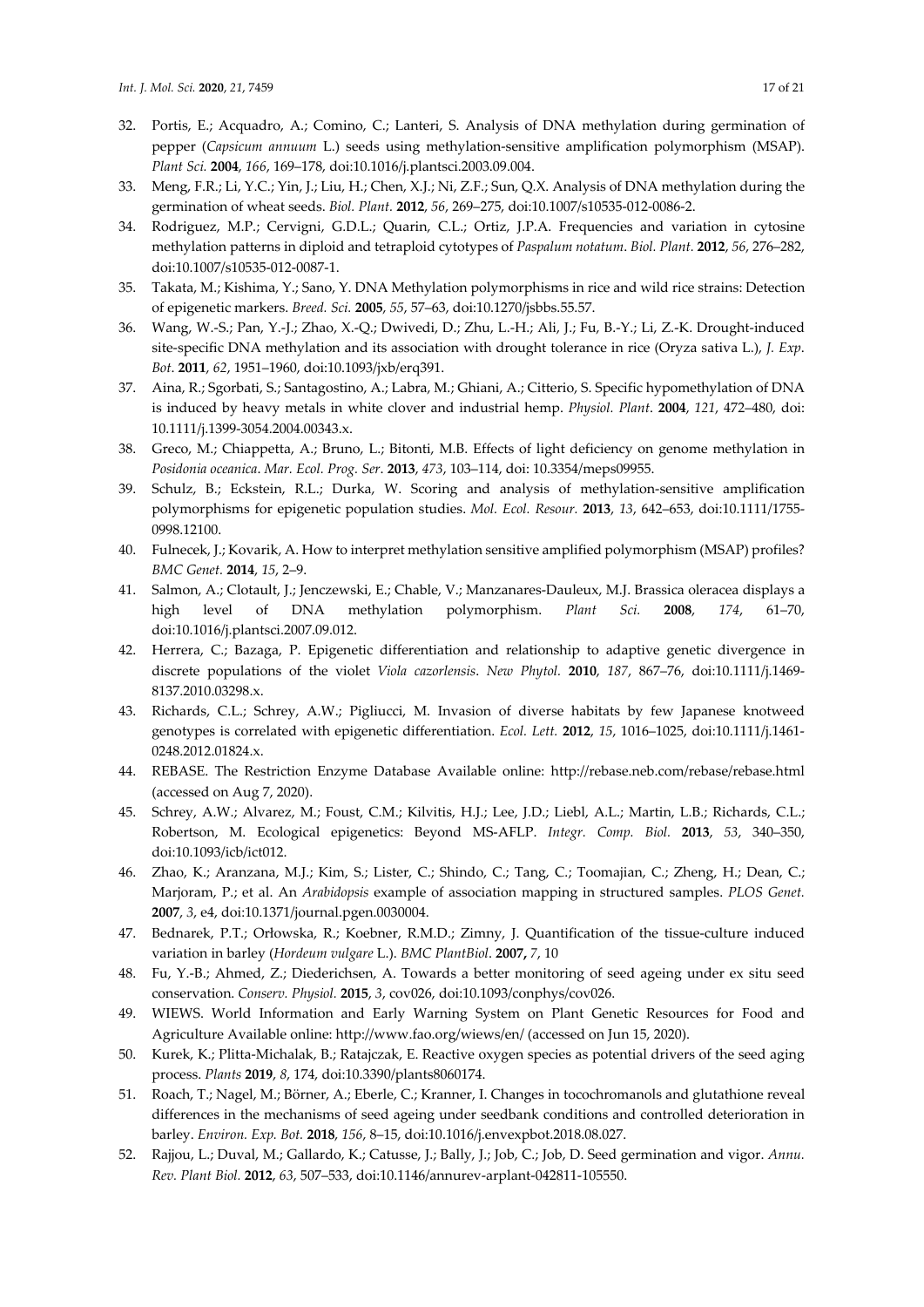- 53. Halliwell, B.; Gutteridge, J.M.C. *Free radicals in biology and medicine*; 5th ed.; Oxford University Press: New York, USA, **2015**; ISBN 978-0-19-180213-3.
- 54. Fleming, M.B.; Hill, L.M.; Walters, C. The kinetics of ageing in dry-stored seeds: a comparison of viability loss and RNA degradation in unique legacy seed collections. *Ann. Bot.* **2019**, *123*, 1133–1146, doi:10.1093/aob/mcy217.
- 55. Streczynski, R.; Clark, H.; Whelehan, L.M.; Ang, S.-T.; Hardstaff, L.K.; Funnekotter, B.; Bunn, E.; Offord, C.A.; Sommerville, K.D.; Mancera, R.L. Current issues in plant cryopreservation and importance for ex situ conservation of threatened Australian native species. *Aust. J. Bot.* **2019**, *67*, 1–15, doi:10.1071/BT18147.
- 56. Tsikas, D. Assessment of lipid peroxidation by measuring malondialdehyde (MDA) and relatives in biological samples: Analytical and biological challenges. *Anal. Biochem.* **2017**, *524*, 13–30, doi:10.1016/j.ab.2016.10.021.
- 57. Ahmed, Z.; Shah, Z.H.; Rehman, H.M.; Shahzad, K.; Daur, I.; Elfeel, A.; Hassan, M. ul; Elsafori, A.K.; Yang, S.H.; Chung, G. Genomics: A hallmark to monitor molecular and biochemical processes leading toward a better perceptive of seed aging and *ex-situ* conservation. *Curr. Issues Mol. Biol.* **2017**, 89–112, doi:10.21775/cimb.022.089.
- 58. Pirredda, M.; González-Benito, M.E.; Martín, C.; Mira, S. Genetic and epigenetic stability in rye seeds under different storage conditions: Ageing and oxygen effect. *Plants* **2020**, *9*, 393, doi:10.3390/plants9030393.
- 59. Mira, S.; Pirredda, M.; Martín-Sánchez, M.; Marchessi, J.E.; Martín, C. DNA methylation and integrity in aged seeds and regenerated plants. *Seed Sci. Res.* **2020**, 1–9, doi:10.1017/S0960258520000021.
- 60. Barciszewska, M.Z.; Barciszewska, A.M.; Rattan, S.I.S. TLC-based detection of methylated cytosine: application to aging epigenetics. *Biogerontology* **2007**, *8*, 673–678, doi:10.1007/s10522-007-9109-3.
- 61. Guzy-Wrobelska, J.; Filek, M.; Kaliciak, A.; Szarejko, I.; Macháčková, I.; Krekule, J.; Barciszewska, M. Vernalization and photoperiod-related changes in the DNA methylation state in winter and spring rapeseed. *Acta Physiol Plant* **2013**, *35*, 817–827, doi:/10.1007/s11738-012-1126-4
- 62. Michalak, M.; Barciszewska, M.Z.; Barciszewski, J.; Plitta, B.P.; Chmielarz, P. Global changes in DNA methylation in seeds and seedlings of *Pyrus communis* after seed desiccation and storage. *PLoS ONE* **2013**, *8*, e70693, doi:10.1371/journal.pone.0070693.
- 63. Plitta, B.P.; Michalak, M.; Bujarska-Borkowska, B.; Barciszewska, M.Z.; Barciszewski, J.; Chmielarz, P. Effect of desiccation on the dynamics of genome-wide DNA methylation in orthodox seeds of *Acer platanoides* L. *Plant Physiol. Biochem.* **2014**, *85*, 71–77, doi:10.1016/j.plaphy.2014.10.014.
- 64. Plitta-Michalak, B.P.; Naskręt-Barciszewska, M.Z.; Kotlarski, S.; Tomaszewski, D.; Tylkowski, T.; Barciszewski, J.; Chmielarz, P.; Michalak, M. Changes in genomic 5-methylcytosine level mirror the response of orthodox (*Acer platanoides* L.) and recalcitrant (*Acer pseudoplatanus* L.) seeds to severe desiccation. *Tree Physiol.* **2018**, *38*, 617–629, doi:10.1093/treephys/tpx134.
- 65. Pérez, J.; Araya-Valverde, E.; Garro-Monge, G.; Abdelnour-Esquivel, A. Analysis of stress indicators during cryopreservation of seeds of landrace maize (*Zea mays*). *CryoLetters* **2017**, *38*, 445–454.
- 66. Lu, J.; Greene, S.; Reid, S.; Cruz, V.M.V.; Dierig, D.A.; Byrne, P. Phenotypic changes and DNA methylation status in cryopreserved seeds of rye (*Secale cereale* L.). *Cryobiology* **2018**, *82*, 8–14, doi:10.1016/j.cryobiol.2018.04.015.
- 67. Engelmann, F. Use of biotechnologies for the conservation of plant biodiversity. *Vitro Cell. Dev. Biol. Plant*  **2011**, *47*, 5–16, doi:10.1007/s11627-010-9327-2.
- 68. Ashmore, S.E. *Status report on the development and application of* in vitro *techniques for the conservation and use of plant genetic resources*; International Plant Genetics Research Institute: Rome, Italy, 1997; ISBN 978-92- 9043-339-2.
- 69. Reed, B.M.; Engelmann, F; Dulloo, M. E.; Engels, J. M. *Technical guidelines for the management of field and* in vitro *germplasm collections*; International Plant Genetic Resources Institute: Rome, Italy, 2004; ISBN 978-92- 9043-640-9.
- 70. Da Silva, D.P.C.; Ozudogru, E.A.; Dos Reis, M.V.; Lambardi, M. In vitro conservation of ornamental plants. *Ornam. Hortic.* **2018**, *24*, 28–33, doi:10.14295/oh.v24i1.1163.
- 71. Sarasan, V.; Cripps, R.; Ramsay, M.M.; Atherton, C.; McMichen, M.; Prendergast, G.; Rowntree, J.K. Conservation in vitro of threatened plants—Progress in the past decade. *Vitro Cell. Dev. Biol. – Plant* **2006**, *42*, 206–214, doi:10.1079/IVP2006769.
- 72. Bednarek, P.T.; Orłowska, R. Plant tissue culture environment as a switch-key of (epi)genetic changes. *Plant Cell Tissue Organ Cult.* **2020**, *140*, 245–257, doi:10.1007/s11240-019-01724-1.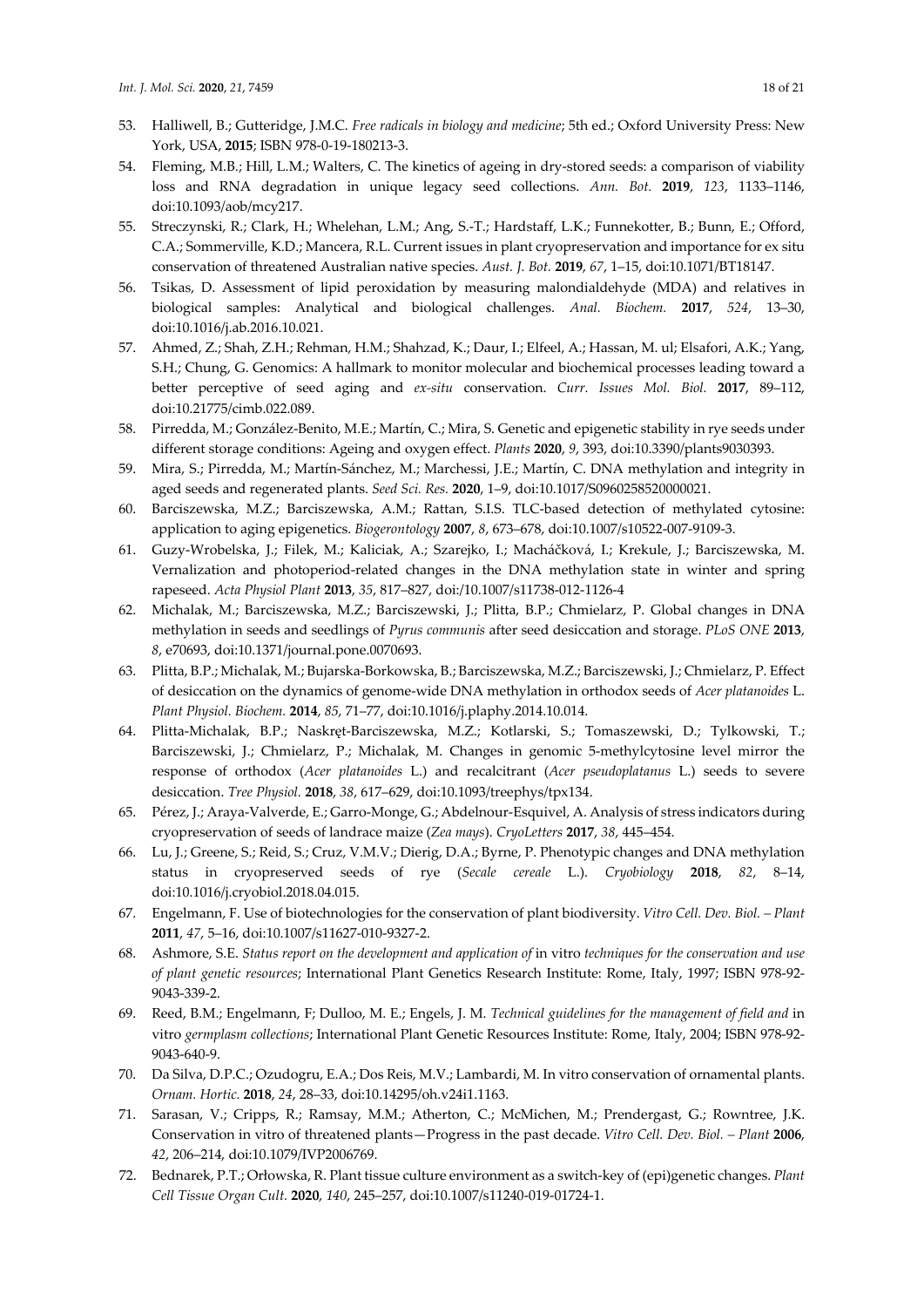- 73. Azizi, P.; Hanafi, M.M.; Sahebi, M.; Harikrishna, J.A.; Taheri, S.; Yassoralipour, A.; Nasehi, A. Epigenetic changes and their relationship to somaclonal variation: a need to monitor the micropropagation of plantation crops. *Funct. Plant Biol.* **2020**, *47*, 508–523, doi:10.1071/FP19077.
- 74. Lázaro-Castellanos, J.O.; Mata-Rosas, M.; González, D.; Arias, S.; Reverchon, F. In vitro propagation of endangered *Mammillaria* genus (*Cactaceae*) species and genetic stability assessment using SSR markers. *Vitro Cell. Dev. Biol. – Plant* **2018**, *54*, 518–529, doi:10.1007/s11627-018-9908-z.
- 75. Hammond Hammond, S.D.; Viehmannova, I.; Zamecnik, J.; Panis, B.; Cepkova, P.H. Efficient slow-growth conservation and assessment of clonal fidelity of *Ullucus tuberosus* Caldas microshoots. *Plant Cell Tissue Organ Cult.* **2019**, *138*, 559–570, doi:10.1007/s11240-019-01653-z.
- 76. Samarina, L.; Gvasaliya, M.; Koninskaya, N.; Rakhmangulov, R.; Efremov, A.; Kiselyova, N.; Ryndin, A.; Hanke, M.-V. A comparison of genetic stability in tea [*Camellia sinensis* (L.) Kuntze] plantlets derived from callus with plantlets from long-term in vitro propagation. *Plant Cell Tissue Organ Cult.* **2019**, *138*, 467–474, doi:10.1007/s11240-019-01642-2.
- 77. Harding, K. The methylation status of DNA derived from potato plants recovered from slow growth. *Plant Cell Tissue Organ Cult.* **1994**, *37*, 31–38, doi:10.1007/BF00048114.
- 78. Hao, Y.-J.; Deng, X. Genetically stable regeneration of apple plants from slow growth. *Plant Cell Tissue Organ Cult.* **2003**, *72*, 253–260, doi:10.1023/A:1022388728497.
- 79. Hao, Y.-J.; Wen, X.-P.; Deng, X. Genetic and epigenetic evaluations of citrus calluses recovered from slowgrowth culture. *J. Plant Physiol.* **2004**, *161*, 479–84, doi:10.1078/0176-1617-01102.
- 80. Peredo, E.L.; Arroyo-García, R.; Reed, B.M.; Revilla, M.A. Genetic and epigenetic stability of cryopreserved and cold-stored hops (*Humulus lupulus* L.). *Cryobiology* **2008**, *57*, 234–241, doi:10.1016/j.cryobiol.2008.09.002.
- 81. Peredo, E.L.; Arroyo-García, R.; Reed, B.M., Revilla, M.A. Genetic stability of in vitro conserved germplasm of *Humulus lupulus* L. *Agric. Food Sci.* **2009**, *18*, 144–151, doi:10.2137/145960609789267551.
- 82. Kundu, S.; Salma, U.; Ali, Md.N.; Mandal, N. Conservation, *ex vitro* direct regeneration, and genetic uniformity assessment of alginate-encapsulated nodal cuttings of *Sphagneticola calendulacea* (L.) Pruski. *Acta Physiol. Plant.* **2018**, *40*, 53, doi:10.1007/s11738-018-2633-8.
- 83. Arumugam, G.; Sinniah, U.R.; Swamy, M.K.; Lynch, P.T. Encapsulation of in vitro *Plectranthus amboinicus* (Lour.) Spreng. shoot apices for propagation and conservation. *3 Biotech* **2019**, *9*, 298, doi:10.1007/s13205- 019-1831-4.
- 84. Kikowska, M.; Sliwinska, E.; Thiem, B. Micropropagation and production of somatic seeds for short-term storage of the endangered species *Eryngium alpinum* L. *Plants* **2020**, *9*, 498, doi:10.3390/plants9040498.
- 85. Tavazza, R.; Rey, N.A.; Papacchioli, V.; Pagnotta, M.A. A validated slow-growth in vitro conservation protocol for globe artichoke germplasm: A cost-effective tool to preserve from wild to elite genotypes. *Sci. Hortic.* **2015**, *197*, 135–143, doi:10.1016/j.scienta.2015.09.024.
- 86. Koeda, S.; Matsumoto, S.; Matsumoto, Y.; Takisawa, R.; Nishikawa, K.; Kataoka, K. Medium-term in vitro conservation of virus-free parthenocarpic tomato plants. *Vitro Cell. Dev. Biol. – Plant* **2018**, *54*, 392–398, doi:10.1007/s11627-018-9906-1.
- 87. Kamińska, M.; Gołębiewski, M.; Tretyn, A.; Trejgell, A. Efficient long-term conservation of *Taraxacum pieninicum* synthetic seeds in slow growth conditions. *Plant Cell Tissue Organ Cult.* **2018**, *132*, 469–478, doi:10.1007/s11240-017-1343-z.
- 88. Kaeppler, S.M.; Kaeppler, H.F.; Rhee, Y. Epigenetic aspects of somaclonal variation in plants. *Plant Mol. Biol.* **2000**, *43*, 179–188, doi:10.1023/A:1006423110134.
- 89. Gimenez, M.D.; Yañez-Santos, A.M.; Paz, R.C.; Quiroga, M.P.; Marfil, C.F.; Conci, V.C.; García-Lampasona, S.C. Assessment of genetic and epigenetic changes in virus-free garlic (*Allium sativum* L.) plants obtained by meristem culture followed by in vitro propagation. *Plant Cell Rep.* **2016**, *35*, 129–141, doi:10.1007/s00299- 015-1874-x.
- 90. Normah, M.N.; Sulong, N.; Reed, B.M. Cryopreservation of shoot tips of recalcitrant and tropical species: Advances and strategies. *Cryobiology* **2019**, *87*, 1–14, doi:10.1016/j.cryobiol.2019.01.008.
- 91. Höfer, M.; Hanke, M.-V. Cryopreservation of fruit germplasm. *Vitro Cell. Dev. Biol. Plant* **2017**, *53*, 372– 381, doi:10.1007/s11627-017-9841-6.
- 92. Niino, T.; Valle Arizaga, M. Cryopreservation for preservation of potato genetic resources. *Breed. Sci.* **2015**, *65*, 41–52, doi:10.1270/jsbbs.65.41.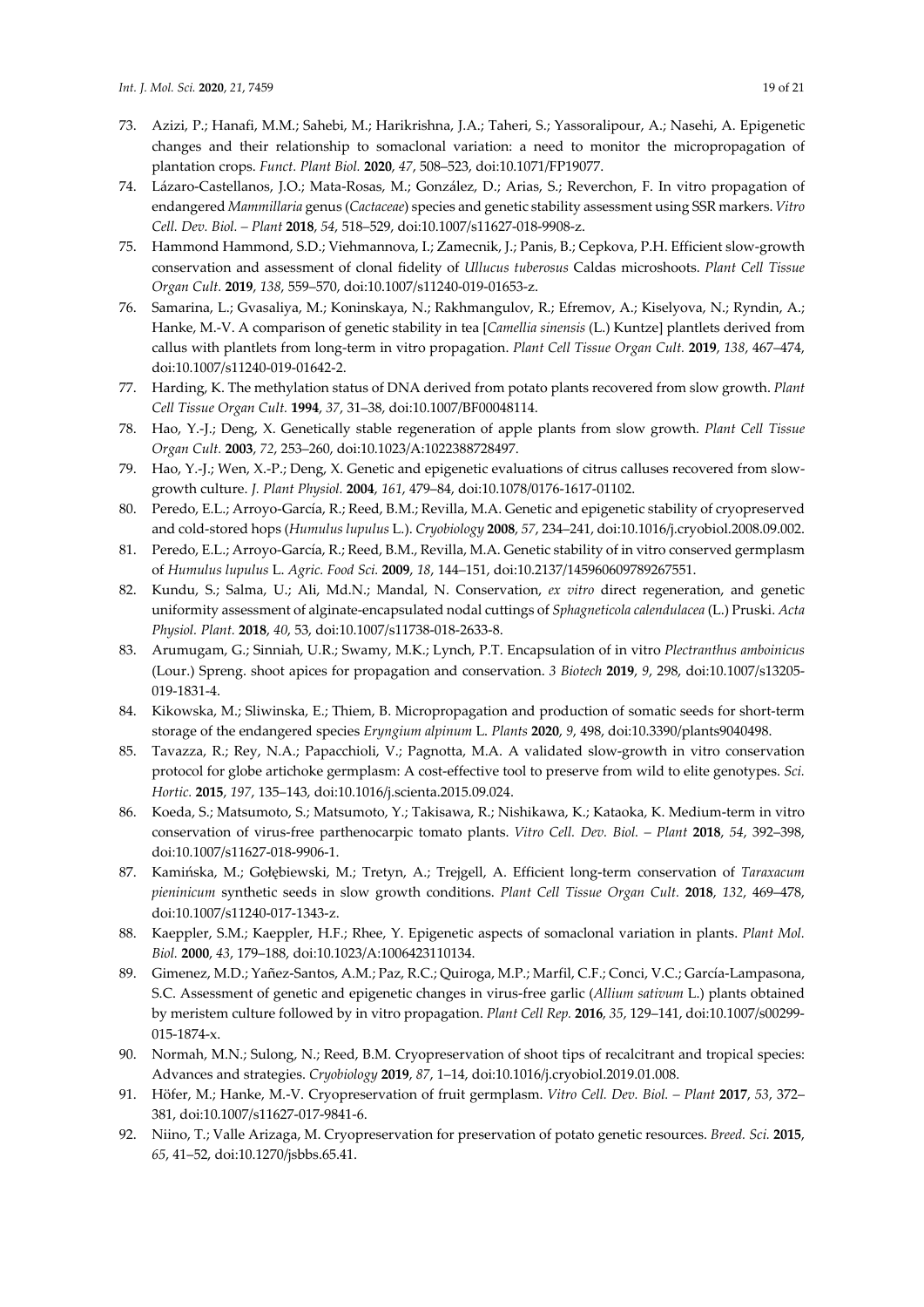- 93. Popova, E.; Shukla, M.; Kim, H.H.; Saxena, P.K. Plant cryopreservation for biotechnology and breeding. In *Advances in Plant Breeding Strategies: Breeding, Biotechnology and Molecular Tools*; Al-Khayri, J.M., Jain, S.M., Johnson, D.V., Eds.; Springer: New York, USA, **2015**; pp. 63–93 ISBN 978-3-319-22521-0.
- 94. Reed, B.M. *Plant cryopreservation: A practical guide*; Reed, B.M., Ed.; Springer: New York, USA, **2008**; ISBN 978-0-387-72275-7.
- 95. Kaczmarczyk, A.; Funnekotter, B.; Menon, A.; Phang, P.; Al-Hanbali, A.; Bunn, E.; Mancera, R.L. Current issues in plant cryopreservation. In *Current Frontiers in Cryobiology*; Katkov, I.I., Ed.; IntechOpen Ltd.: London, UK, **2012**; pp. 417–438 ISBN 978-953-51-0191-8.
- 96. Benson, E.E.; Bremner, D. Oxidative stress in the frozen plant: A free radical point of view. In *Life in the Frozen State*; Fuller, B.J., Lan, N., Benson, E.E., Eds.; CRC Press: Boca Raton, FL, USA, 2004; pp. 205–242 ISBN 978-0-429-21248-2.
- 97. Uchendu, E.E.; Leonard, S.W.; Traber, M.G.; Reed, B.M. Vitamins C and E improve regrowth and reduce lipid peroxidation of blackberry shoot tips following cryopreservation. *Plant Cell Rep.* **2010**, *29*, 25–35, doi:10.1007/s00299-009-0795-y.
- 98. Adu-Gyamfi, R.; Wetten, A.; Rodríguez López, C.M. Effect of cryopreservation and post-cryopreservation somatic embryogenesis on the epigenetic fidelity of cocoa (*Theobroma cacao* L.). *PLoS ONE* **2016**, *11*, e0158857, doi:10.1371/journal.pone.0158857.
- 99. Chatterjee, A.; Saha, D.; Niemann, H.; Gryshkov, O.; Glasmacher, B.; Hofmann, N. Effects of cryopreservation on the epigenetic profile of cells. *Cryobiology* **2017**, *74*, 1–7, doi:10.1016/j.cryobiol.2016.12.002.
- 100. Funnekotter, B.; Mancera, R.L.; Bunn, E. Advances in understanding the fundamental aspects required for successful cryopreservation of Australian flora. *Vitro Cell. Dev. Biol. – Plant* **2017**, *53*, 289–298, doi:10.1007/s11627-017-9850-5.
- 101. Matsumoto, T. Cryopreservation of plant genetic resources: conventional and new methods. *Rev. Agric. Sci.*  **2017**, *5*, 13–20, doi:10.7831/ras5.13.
- 102. Li, J.-W.; Ozudogru, E.A.; Li, J.; Wang, M.-R.; Bi, W.-L.; Lambardi, M.; Wang, Q.-C. Cryobiotechnology of forest trees: recent advances and future prospects. *Biodivers. Conserv.* **2018**, *27*, 795–814, doi:10.1007/s10531- 017-1481-y.
- 103. Kaity, A.; Drew, R.A.; Ashmore, S.E. Genetic and epigenetic integrity assessment of acclimatised papaya plants regenerated directly from shoot-tips following short- and long-term cryopreservation. *Plant Cell Tissue Organ Cult.* **2013**, *112*, 75–86, doi:10.1007/s11240-012-0217-7.
- 104. Mikuła, A.; Tomiczak, K.; Rybczyński, J.J. Cryopreservation enhances embryogenic capacity of *Gentiana cruciata* (L.) suspension culture and maintains (epi)genetic uniformity of regenerants. *Plant Cell Rep.* **2011**, *30*, 565–574, doi:10.1007/s00299-010-0970-1.
- 105. Johnston, J.W.; Benson, E.E.; Harding, K. Cryopreservation induces temporal DNA methylation epigenetic changes and differential transcriptional activity in *Ribes* germplasm. *Plant Physiol. Biochem.* **2009**, *47*, 123– 131, doi:10.1016/j.plaphy.2008.10.008.
- 106. Hao, Y.-J.; Liu, Q.-L.; Deng, X.-X. Effect of cryopreservation on apple genetic resources at morphological, chromosomal, and molecular levels. *Cryobiology* **2001**, *43*, 46–53, doi:10.1006/cryo.2001.2339.
- 107. Osorio-Montalvo, P.; Sáenz-Carbonell, L.; De-la-Peña, C. 5-Azacytidine: A promoter of epigenetic changes in the quest to improve plant somatic embryogenesis. *Int. J. Mol. Sci.* **2018**, *19*, 3182, doi:10.3390/ijms19103182.
- 108. Hao, Y.-J.; You, C.-X.; Deng, X.-X. Analysis of ploidy and the patterns of amplified fragment length polymorphism and methylation sensitive amplified polymorphism in strawberry plants recovered from cryopreservation. *CryoLetters* **2002**, *23*, 37–46.
- 109. Hao, Y.-J.; You, C.-X.; Deng, X.-X. Effects of cryopreservation on developmental competency, cytological and molecular stability of citrus callus. *CryoLetters* **2002**, *23*, 27–35.
- 110. Kaczmarczyk, A.; Houben, A.; Keller, E.R.J.; Mette, M.F. Influence of cryopreservation on the cytosine methylation state of potato genomic DNA. *CryoLetters* **2010**, *31*, 380–391.
- 111. Zhang, X.-C.; Bao, W.-W.; Zhang, A.; Pathirana, R.; Wang, Q.-C.; Liu, Z.-D. Cryopreservation of shoot tips, evaluations of vegetative growth, and assessments of genetic and epigenetic changes in cryo-derived plants of *Actinidia* spp. *Cryobiology* **2020**, *94*, 18–25, doi:10.1016/j.cryobiol.2020.05.004.